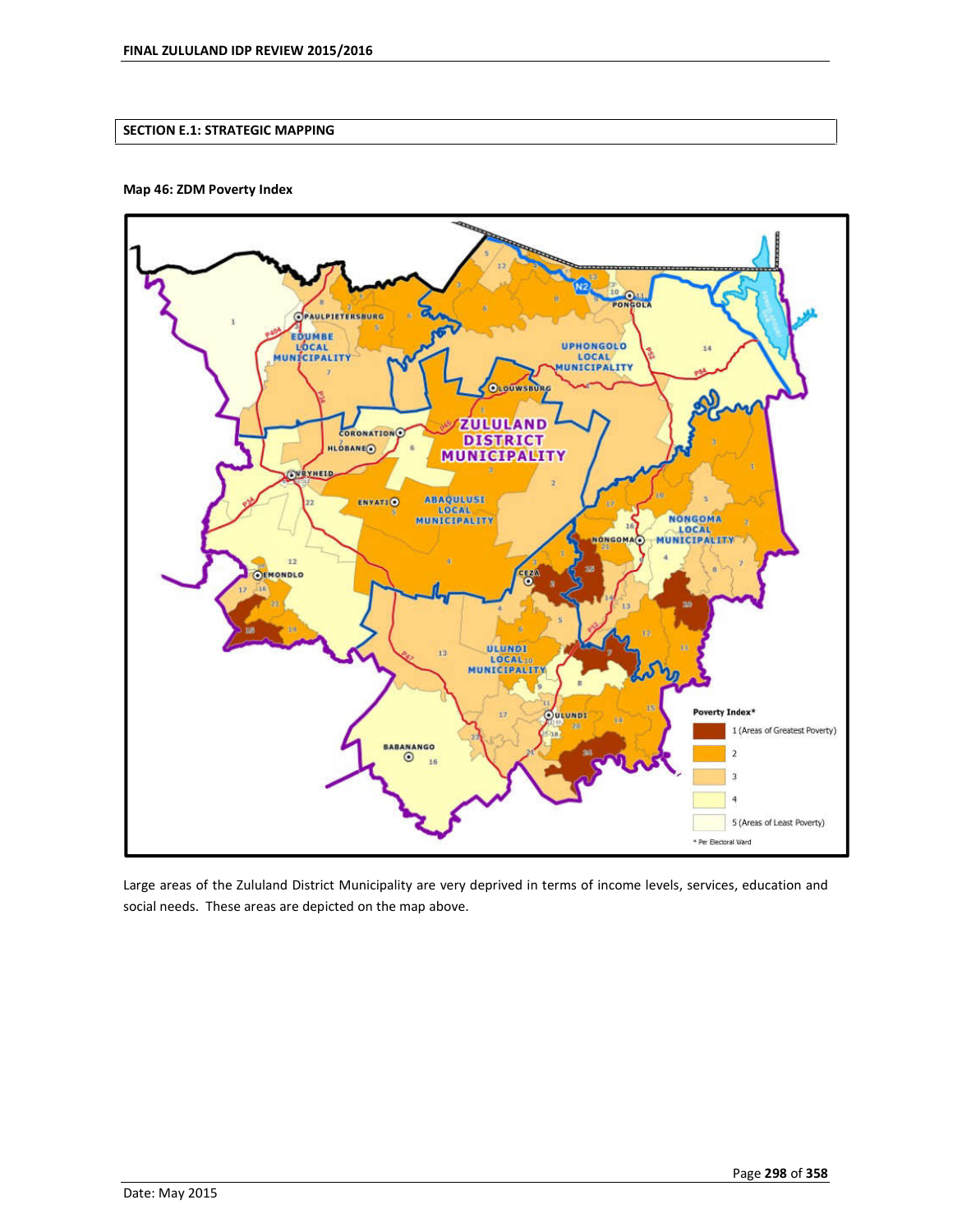### **Map 47: Environmental Informants**



### **Map 48: Social Informants**

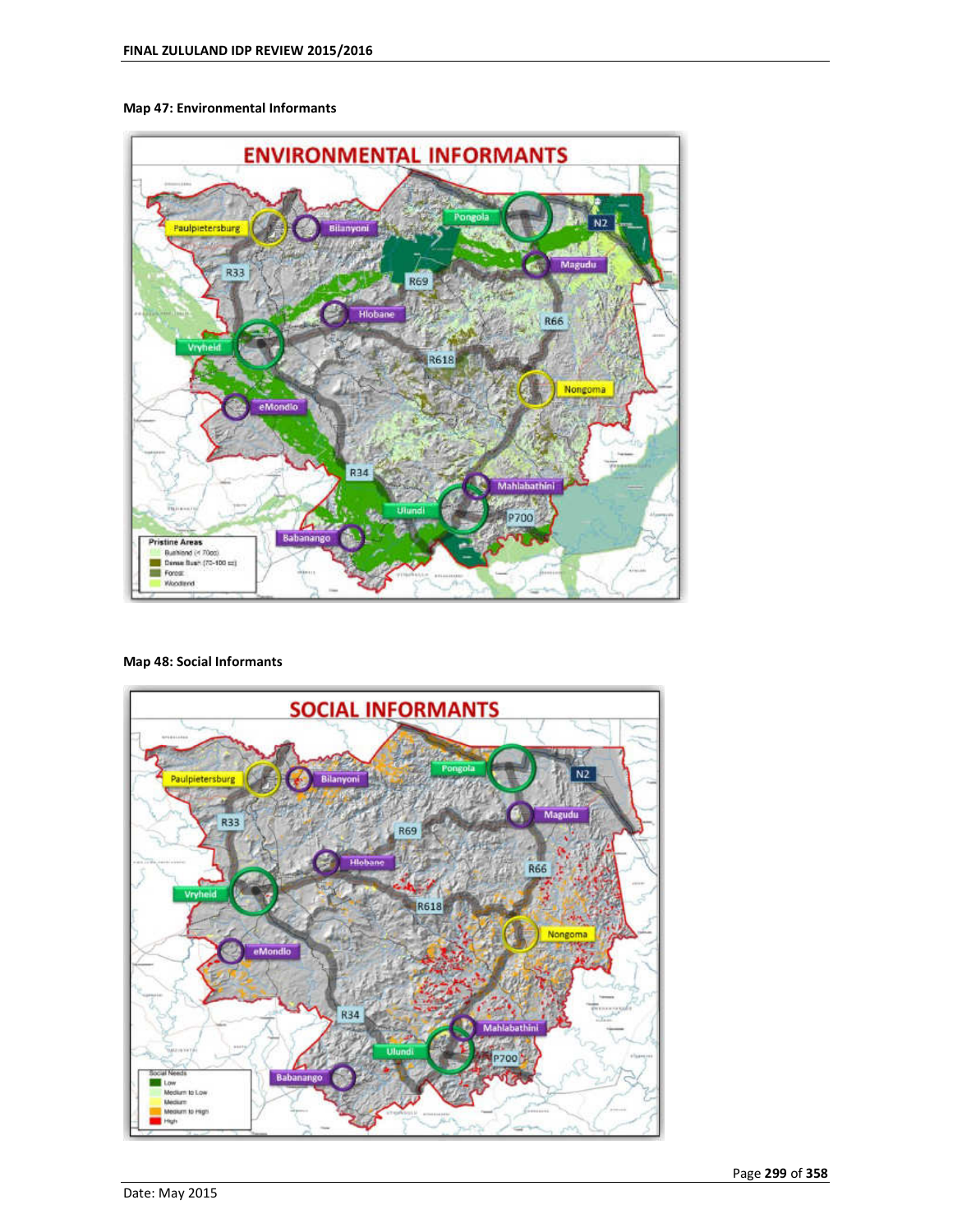

**Map 49: Nodes and Corridor Informants** 

#### **Map 50: Population Density in Relation to Poverty**



It is important to focus efforts on those areas within the Municipal Area where there are relatively denser settlement (in this instance those areas where there are more than 100 persons per km<sup>2</sup>) and also where the greatest needs are in terms of the poverty index.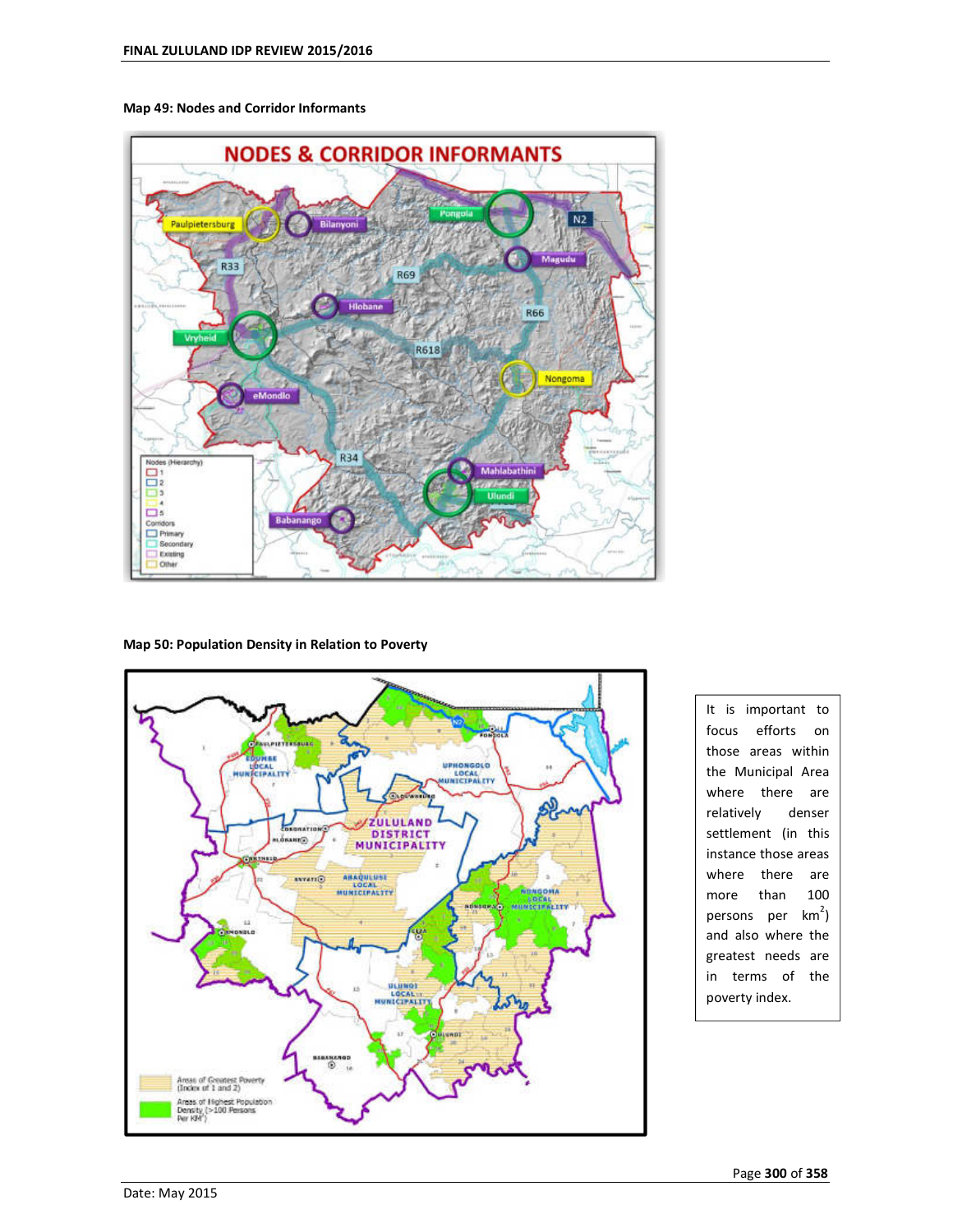

#### **Map 51: Agricultural Potential**

![](_page_3_Figure_3.jpeg)

![](_page_3_Figure_4.jpeg)

It is also important to focus agricultural development efforts in those areas where there is good agricultural potential in relation to areas where poverty is the greatest. Some such areas are evident within the ZDM Area, albeit at small scale.

**Map 53: Areas of Highest Population in relation to Areas of Environmental Resources**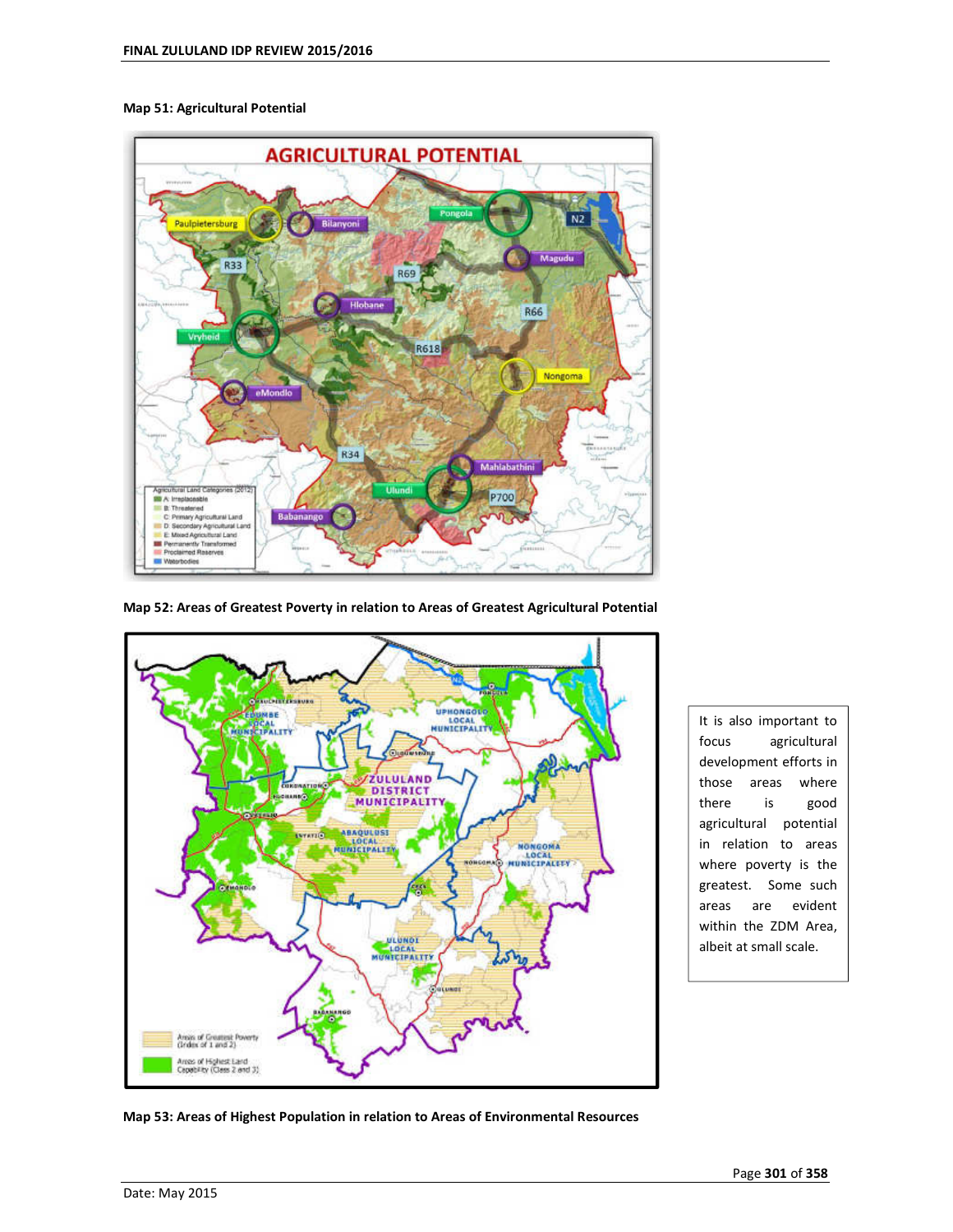![](_page_4_Figure_1.jpeg)

### **Figure 35: Composition of SDF based on Informant Maps**

Fortunately within the Zululand District Municipal Area, areas of highest population density fall generally outside of environmental sensitive areas. Care also needs to be taken that where denser settled areas are in close proximity to such sensitive environmental areas.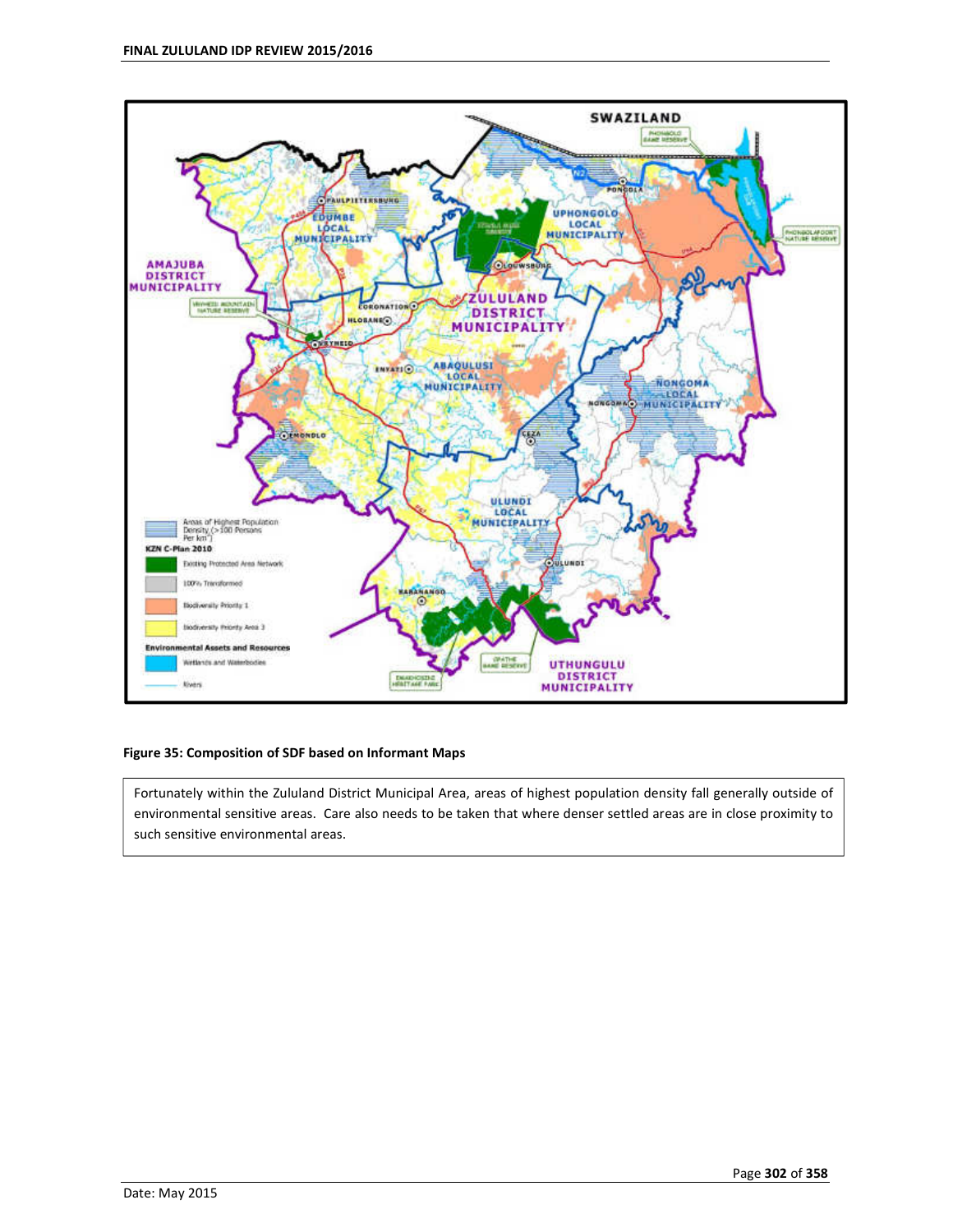![](_page_5_Figure_1.jpeg)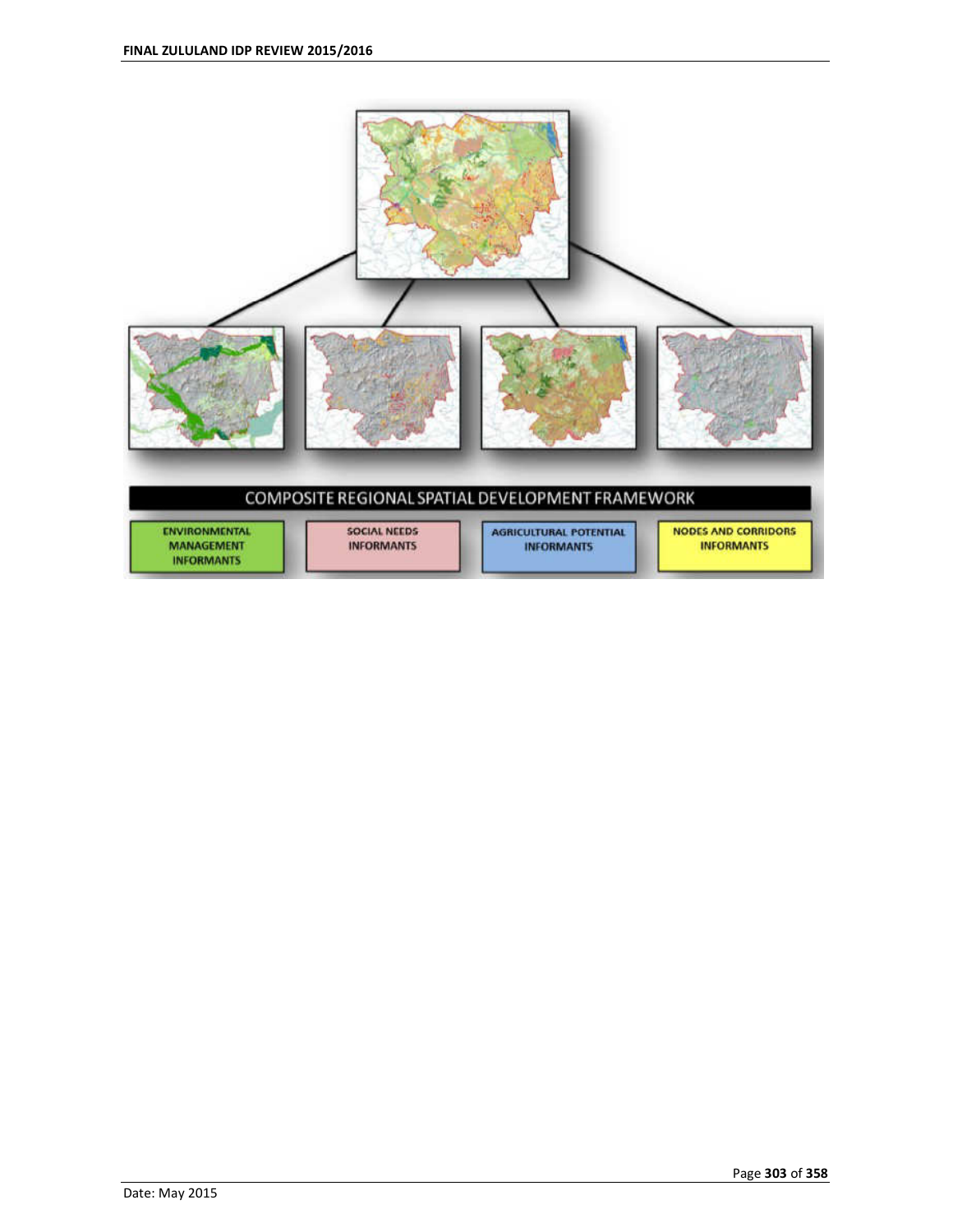### **Map 54: Final ZDM SDF**

![](_page_6_Figure_2.jpeg)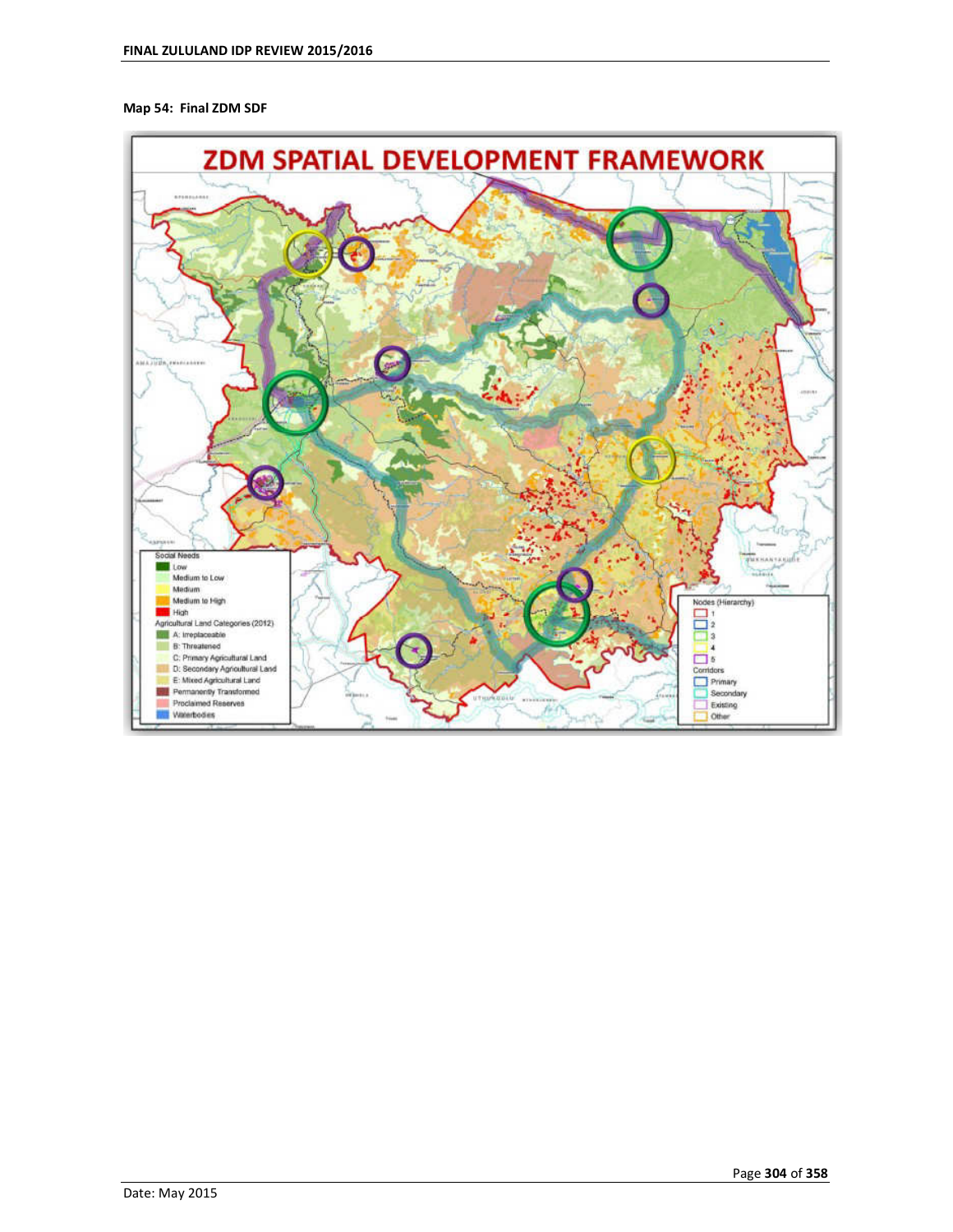#### **SECTION E.2: IMPLEMENTATION PLAN (ZDM SDBIP)**

|           |           | <b>Quarter 1</b> | <b>Quarter 2</b> | Quarter 3     | <b>Quarter 4</b> |                    |                  | <b>Annual Target Score Ratio</b>                           |                                                           |                                                                    |         |        |                       |
|-----------|-----------|------------------|------------------|---------------|------------------|--------------------|------------------|------------------------------------------------------------|-----------------------------------------------------------|--------------------------------------------------------------------|---------|--------|-----------------------|
| Indicator | <b>No</b> | <b>Target</b>    | Target           | <b>Target</b> | Target           | ء<br>-<br>— n<br>- | ட<br>=<br>$\sim$ | <u>т</u><br>$\sim$<br>-<br>$\overline{\phantom{0}}$<br>ത ய | -<br>$\mathbf{a}$<br>$\overline{\phantom{a}}$<br><b>S</b> | യ ച<br>.=<br>-<br>$\bullet$<br>ш<br>$\overline{\phantom{0}}$<br>மய | Project | S<br>ō | Evidence<br>reference |

## **National KPA: Basic Service Delivery**

## **Balance Scorecard Perspective**

| Planning  | Final<br>2016/2017<br><b>WSDP</b><br>submitted to<br>Council for<br>approval by<br>specified date | $\mathbf{1}$   | To be<br>measured in<br>the 3rd &<br>4th quarter | To be<br>measured<br>in the 3rd<br>& 4th<br>quarter | Draft<br>2016/2017<br>WSDP<br>submitted to<br>Council for<br>approval by<br>30 March<br>2016 | Final<br>2016/2017<br><b>WSDP</b><br>submitted to<br>Council for<br>approval by<br>30 June 2016 | Final<br>2016/2017<br>WSDP<br>submitted to<br>Council for<br>approval by<br>30 Jul 2016 | Final<br>2016/2017<br><b>WSDP</b><br>submitted to<br>Council for<br>approval by<br>15 Jul 2016 | Final<br>2016/2017<br><b>WSDP</b><br>submitted to<br>Council for<br>approval by<br>30 June 2016 | Final<br>2016/2017<br><b>WSDP</b><br>submitted to<br>Council for<br>approval by<br>15 June 2016 | Final<br>2016/2017<br><b>WSDP</b><br>submitted to<br>Council for<br>approval by<br>30 May 2016 | None | Planning                   | Certified council<br>resolution                                             |
|-----------|---------------------------------------------------------------------------------------------------|----------------|--------------------------------------------------|-----------------------------------------------------|----------------------------------------------------------------------------------------------|-------------------------------------------------------------------------------------------------|-----------------------------------------------------------------------------------------|------------------------------------------------------------------------------------------------|-------------------------------------------------------------------------------------------------|-------------------------------------------------------------------------------------------------|------------------------------------------------------------------------------------------------|------|----------------------------|-----------------------------------------------------------------------------|
| Technical | Percentage of<br>households                                                                       |                | 0.17%                                            | 0.16%                                               | 0.24%                                                                                        | 0.17%                                                                                           | 0.63%                                                                                   | 0.70%                                                                                          | 0.76%                                                                                           | 0.82%                                                                                           | 0.89%                                                                                          |      |                            | Design report,<br>interim report                                            |
|           | with access to                                                                                    |                | 79.45%                                           | 79.61%                                              | 79.86%                                                                                       | 80.04%                                                                                          | 79.91%                                                                                  | 79.97%                                                                                         | 80.04%                                                                                          | 80.10%                                                                                          | 80.16%                                                                                         |      |                            | and or Engineers                                                            |
|           | basic level of<br>water (as per                                                                   | $\overline{2}$ | 280                                              | 257                                                 | 386                                                                                          | 284                                                                                             | 1007                                                                                    | 1107                                                                                           | 1207                                                                                            | 1307                                                                                            | 1407                                                                                           |      |                            | certificate of<br>completion                                                |
|           | WSDP)<br>(Reticulation-<br>new household<br>connections)                                          |                | 125420                                           | 125677                                              | 126063                                                                                       | 126347                                                                                          | 126147                                                                                  | 126247                                                                                         | 126347                                                                                          | 126447                                                                                          | 126547                                                                                         | WSDP |                            |                                                                             |
| Technical | Percentage of<br>households                                                                       |                | 0.06%                                            | 0.06%                                               | 0.08%                                                                                        | 0.09%                                                                                           | 0.18%                                                                                   | 0.24%                                                                                          | 0.31%                                                                                           | 0.37%                                                                                           | 0.43%                                                                                          |      |                            | Design report,<br>interim report                                            |
|           | earning less                                                                                      |                | 79.33%                                           | 79.40%                                              | 79.49%                                                                                       | 79.58%                                                                                          | 79.45%                                                                                  | 79.52%                                                                                         | 79.58%                                                                                          | 79.64%                                                                                          | 79.71%                                                                                         |      |                            | and or Engineers                                                            |
|           | than R1600 pm<br>with access to                                                                   | $\overline{3}$ | 100                                              | 100                                                 | 140                                                                                          | 150                                                                                             | 290                                                                                     | 390                                                                                            | 490                                                                                             | 590                                                                                             | 690                                                                                            |      |                            | certificate of<br>completion                                                |
|           | free water<br>(Note:<br>Rudimentary)                                                              |                | 125240                                           | 125340                                              | 125480                                                                                       | 125630                                                                                          | 125430                                                                                  | 125530                                                                                         | 125630                                                                                          | 125730                                                                                          | 125830                                                                                         | WSDP |                            |                                                                             |
| Technical | Number of<br>water quality<br>tests conducted<br>as per the<br>approved<br>strategy               | $\overline{4}$ | 459                                              | 459                                                 | 459                                                                                          | 459                                                                                             | 1816                                                                                    | 1826                                                                                           | 1836                                                                                            | 1846                                                                                            | 1856                                                                                           | None | Sanitation<br>and<br>Water | Sample test<br>results as<br>certified by the<br>lab<br>$D = 0.005$ $0.000$ |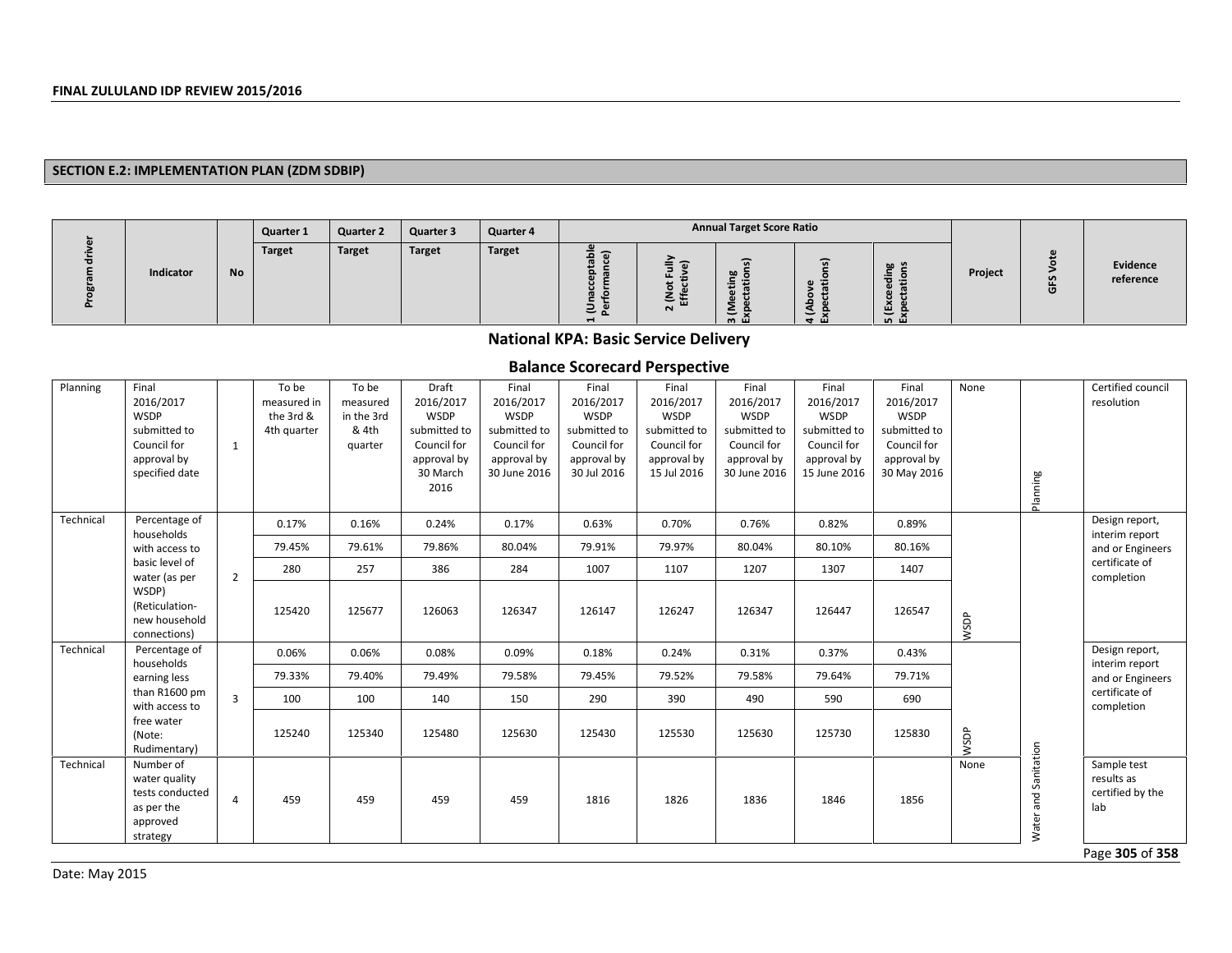|                |                                                                                                                                                                                     |                | Quarter 1     | <b>Quarter 2</b> | Quarter 3      | Quarter 4      |                                 |                            | <b>Annual Target Score Ratio</b> |                           |                              |            |                       |                                                   |
|----------------|-------------------------------------------------------------------------------------------------------------------------------------------------------------------------------------|----------------|---------------|------------------|----------------|----------------|---------------------------------|----------------------------|----------------------------------|---------------------------|------------------------------|------------|-----------------------|---------------------------------------------------|
| Program driver | <b>Indicator</b>                                                                                                                                                                    | <b>No</b>      | <b>Target</b> | <b>Target</b>    | <b>Target</b>  | <b>Target</b>  | 1 (Unacceptable<br>Performance) | 2 (Not Fully<br>Effective) | Expectations)<br>3 (Meeting      | 4 (Above<br>Expectations) | 5 (Exceeding<br>Expectations | Project    | GFS Vote              | Evidence<br>reference                             |
| Technical      | Percentage of<br>households                                                                                                                                                         |                | 0.31%         | 0.44%            | 0.76%          | 0.95%          | 2.34%                           | 2.40%                      | 2.47%                            | 2.53%                     | 2.59%                        |            |                       | Design report,<br>interim report                  |
|                | with access to                                                                                                                                                                      | 5              | 74.24%        | 74.68%           | 75.44%         | 76.39%         | 76.26%                          | 76.33%                     | 76.39%                           | 76.45%                    | 76.52%                       |            |                       | and or Engineers                                  |
|                | basic level of<br>sanitation (as                                                                                                                                                    |                | 500           | 700              | 1200           | 1500           | 3700                            | 3800                       | 3900                             | 4000                      | 4100                         |            |                       | certificate of<br>completion                      |
|                | per WSDP)                                                                                                                                                                           |                | 117191        | 117891           | 119091         | 120591         | 120391                          | 120491                     | 120591                           | 120691                    | 120791                       | WSDP       |                       |                                                   |
| Technical      | Percentage of<br>households                                                                                                                                                         |                | 0.31%         | 0.44%            | 0.76%          | 0.95%          | 2.34%                           | 2.40%                      | 2.47%                            | 2.53%                     | 2.59%                        |            |                       | Design report,<br>interim report                  |
|                | earning less                                                                                                                                                                        |                | 74.24%        | 74.68%           | 75.44%         | 76.39%         | 76.26%                          | 76.33%                     | 76.39%                           | 76.45%                    | 76.52%                       |            |                       | and or Engineers                                  |
|                | than R1600 pm<br>with access to                                                                                                                                                     | 6              | 500           | 700              | 1200           | 1500           | 3700                            | 3800                       | 3900                             | 4000                      | 4100                         |            |                       | certificate of<br>completion                      |
|                | free basic<br>sanitation                                                                                                                                                            |                | 117191        | 117891           | 119091         | 120591         | 120391                          | 120491                     | 120591                           | 120691                    | 120791                       | Annexure B |                       |                                                   |
| Planning       | Number of WSP<br>Meetings<br>scheduled per<br>quarter                                                                                                                               | $\overline{7}$ | $\sim$        | $\overline{2}$   | $\overline{2}$ | $\overline{2}$ | $\overline{4}$                  | 6                          | 8                                | 10                        | 12                           | None       |                       | Certified WSP<br>report, agenda<br>and or minutes |
| Technical      | Notification of<br>community on<br>planned water<br>supply<br>interruptions                                                                                                         | 8              | 48hr          | 48hr             | 48hr           | 48hr           | 12hrs                           | 24hrs                      | 48hrs                            | 60hrs                     | 72hrs                        | None       | Water and Sanitation  | Signed<br>interruption and<br>notice register     |
| All            | Percentage of a<br>municipality's<br>budget actually<br>spent on<br>identified<br>projects for a<br>particular<br>financial year in<br>terms of the<br>municipality's<br><b>IDP</b> | 9              | 20%           | 40%              | 70%            | 100%           | 80%                             | 90%                        | 100%                             | Maximum<br>Score is 3     | Maximum<br>Score is 3        | Annexure D | Executive and Council | Certified Ledger<br>expenditure                   |
| Date: May 2015 |                                                                                                                                                                                     |                |               |                  |                |                |                                 |                            |                                  |                           |                              |            |                       | Page 306 of 358                                   |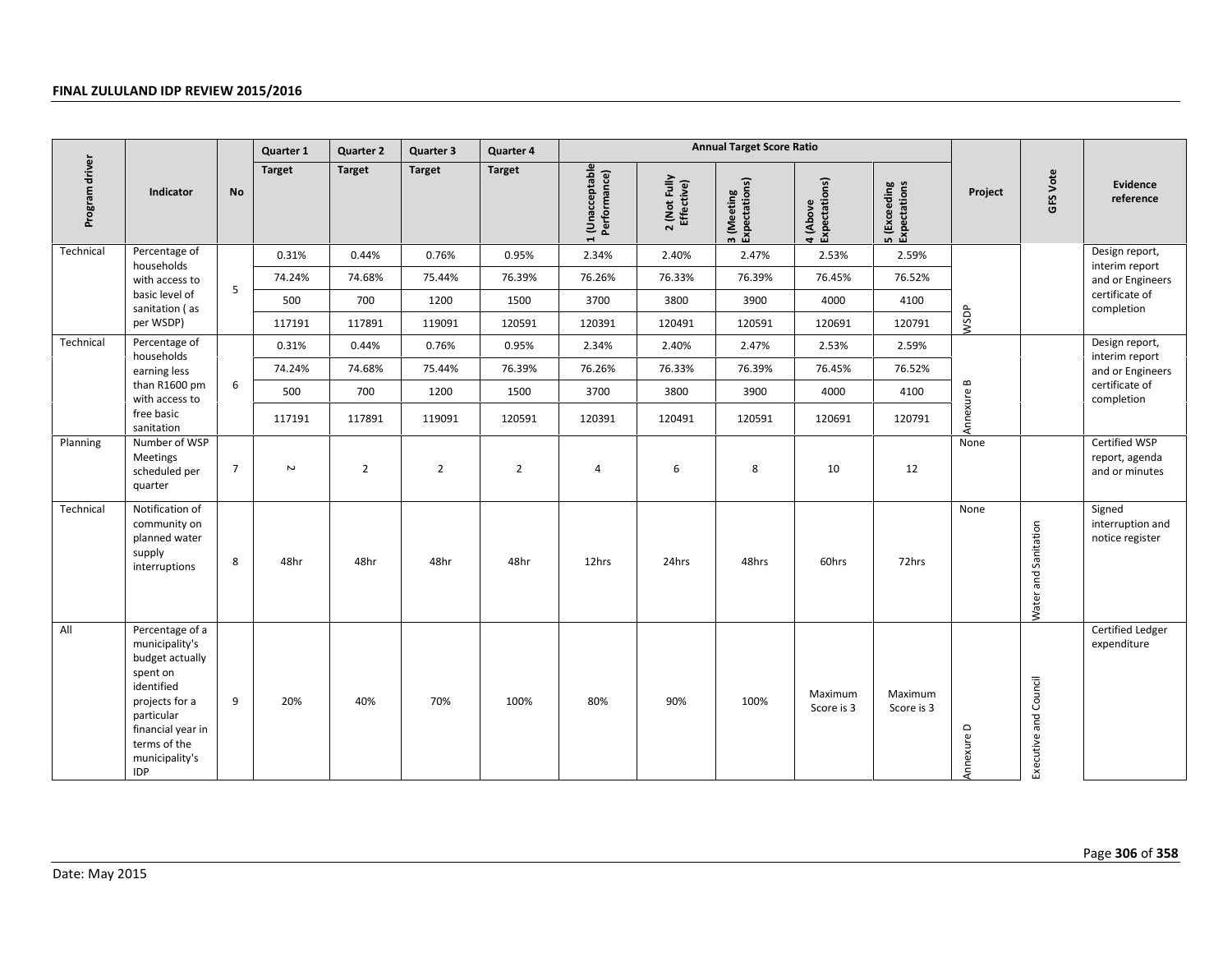|                |                                                                                     |           | <b>Quarter 1</b>                             | <b>Quarter 2</b>                             | Quarter 3                                                                                               | Quarter 4                                                                                           |                                                                                                    |                                                                                                    | <b>Annual Target Score Ratio</b>                                                                    |                                                                                                     |                                                                                                    |         |                 |                                                                    |
|----------------|-------------------------------------------------------------------------------------|-----------|----------------------------------------------|----------------------------------------------|---------------------------------------------------------------------------------------------------------|-----------------------------------------------------------------------------------------------------|----------------------------------------------------------------------------------------------------|----------------------------------------------------------------------------------------------------|-----------------------------------------------------------------------------------------------------|-----------------------------------------------------------------------------------------------------|----------------------------------------------------------------------------------------------------|---------|-----------------|--------------------------------------------------------------------|
| Program driver | Indicator                                                                           | <b>No</b> | <b>Target</b>                                | <b>Target</b>                                | <b>Target</b>                                                                                           | <b>Target</b>                                                                                       | 1 (Unacceptable<br>Performance)<br>$\blacksquare$                                                  | 2 (Not Fully<br>Effective)                                                                         | 3 (Meeting<br>Expectations)                                                                         | Expectations)<br>4 (Above                                                                           | <b>5</b> (Exceeding<br>Expectations                                                                | Project | <b>GFS Vote</b> | Evidence<br>reference                                              |
| Corporate      | Disaster<br>management<br>forum meetings<br>scheduled by<br>30 Jun 2016             | 10        | $\mathbf{1}$                                 | 1                                            | $\mathbf{1}$                                                                                            | 1                                                                                                   | $\mathbf 0$                                                                                        | $\mathbf{1}$                                                                                       | $\overline{2}$                                                                                      | $\overline{3}$                                                                                      | 4                                                                                                  | None    |                 | attendance<br>register/<br>Approved<br>Minutes, agenda             |
| Corporate      | Number of DM<br>awareness<br>campaigns<br>scheduled per<br>quarter                  | 11        | 3                                            | 3                                            | 3                                                                                                       | $\mathbf{1}$                                                                                        | $\overline{4}$                                                                                     | 6                                                                                                  | 10                                                                                                  | 12                                                                                                  | 14                                                                                                 | None    |                 | Minutes<br>confirming<br>reports tabled<br>and feedback<br>reports |
| Corporate      | <b>Final Disaster</b><br>Management<br>Plan Submitted<br>to MM by<br>specified date | 12        | To be<br>measured in<br>the third<br>quarter | To be<br>measured<br>in the third<br>quarter | Draft<br>Disaster<br>Managemen<br>t Plan<br>submitted to<br>Municipal<br>Manager by<br>30 March<br>2016 | Final<br>Disaster<br>Managemen<br>t Plan<br>submitted to<br>Municipal<br>Manager by<br>30 June 2016 | Final<br>Disaster<br>Managemen<br>t Plan<br>submitted to<br>Municipal<br>Manager by<br>30 Jul 2016 | Final<br>Disaster<br>Managemen<br>t Plan<br>submitted to<br>Municipal<br>Manager by<br>15 Jul 2016 | Final<br>Disaster<br>Managemen<br>t Plan<br>submitted to<br>Municipal<br>Manager by<br>30 June 2016 | Final<br>Disaster<br>Managemen<br>t Plan<br>submitted to<br>Municipal<br>Manager by<br>15 June 2016 | Final<br>Disaster<br>Managemen<br>t Plan<br>submitted to<br>Municipal<br>Manager by<br>30 May 2016 | None    |                 | Acknowledgemen<br>t of reciept by<br>MM's office                   |
| Corporate      | Airport plan<br>submitted to<br>MM by<br>specified date                             | 13        | To be<br>measured in<br>the third<br>quarter | To be<br>measured<br>in the third<br>quarter | Draft airport<br>plan<br>submitted to<br>MM by 30<br>March 2016                                         | Final airport<br>plan<br>submitted to<br>MM by 30<br>June 2016                                      | Final airport<br>plan<br>submitted to<br>MM by 30<br>Jul 2016                                      | Final airport<br>plan<br>submitted to<br>MM by 15<br>Jul 2016                                      | Final airport<br>plan<br>submitted to<br>MM by 30<br>June 2016                                      | Final airport<br>plan<br>submitted to<br>MM by 15<br>June 2016                                      | Final airport<br>plan<br>submitted to<br>MM by 30<br>May 2016                                      | None    |                 | Acknowledgemen<br>t of reciept by<br>MM's office                   |
|                |                                                                                     |           |                                              |                                              | National KPA: Municipal Financial viability and management                                              |                                                                                                     |                                                                                                    |                                                                                                    |                                                                                                     |                                                                                                     |                                                                                                    |         |                 |                                                                    |
|                |                                                                                     |           |                                              |                                              |                                                                                                         |                                                                                                     | <b>Balance Scorecard Perspective</b>                                                               |                                                                                                    |                                                                                                     |                                                                                                     |                                                                                                    |         |                 |                                                                    |
| Finance        | Outstanding<br>service debtors<br>recovery rate to<br>revenue per<br>quarter        | 14        | 0.25                                         | 0.25                                         | 0.25                                                                                                    | 0.25                                                                                                | 0.48                                                                                               | 0.32                                                                                               | 0.25                                                                                                | 0.2                                                                                                 | 0.15                                                                                               | None    | Finances        | BS902 Billing<br>Report                                            |
| Date: May 2015 |                                                                                     |           |                                              |                                              |                                                                                                         |                                                                                                     |                                                                                                    |                                                                                                    |                                                                                                     |                                                                                                     |                                                                                                    |         |                 | Page 307 of 358                                                    |

# **Balance Scorecard Perspective**

| Finance | Outstanding      |    |      |      |      |                              |      |      |                              |     |      | None | BS902 Billing |
|---------|------------------|----|------|------|------|------------------------------|------|------|------------------------------|-----|------|------|---------------|
|         | service debtors  |    |      |      |      |                              |      |      |                              |     |      |      | Report        |
|         | recovery rate to | 14 | 0.25 | 0.25 | 0.25 | $\sim$ $\sim$ $\sim$<br>U.Z5 | 0.48 | 0.32 | $\sim$ $\sim$ $\sim$<br>0.25 | 0.2 | 0.15 |      |               |
|         | revenue per      |    |      |      |      |                              |      |      |                              |     |      |      |               |
|         | quarter          |    |      |      |      |                              |      |      |                              |     |      |      |               |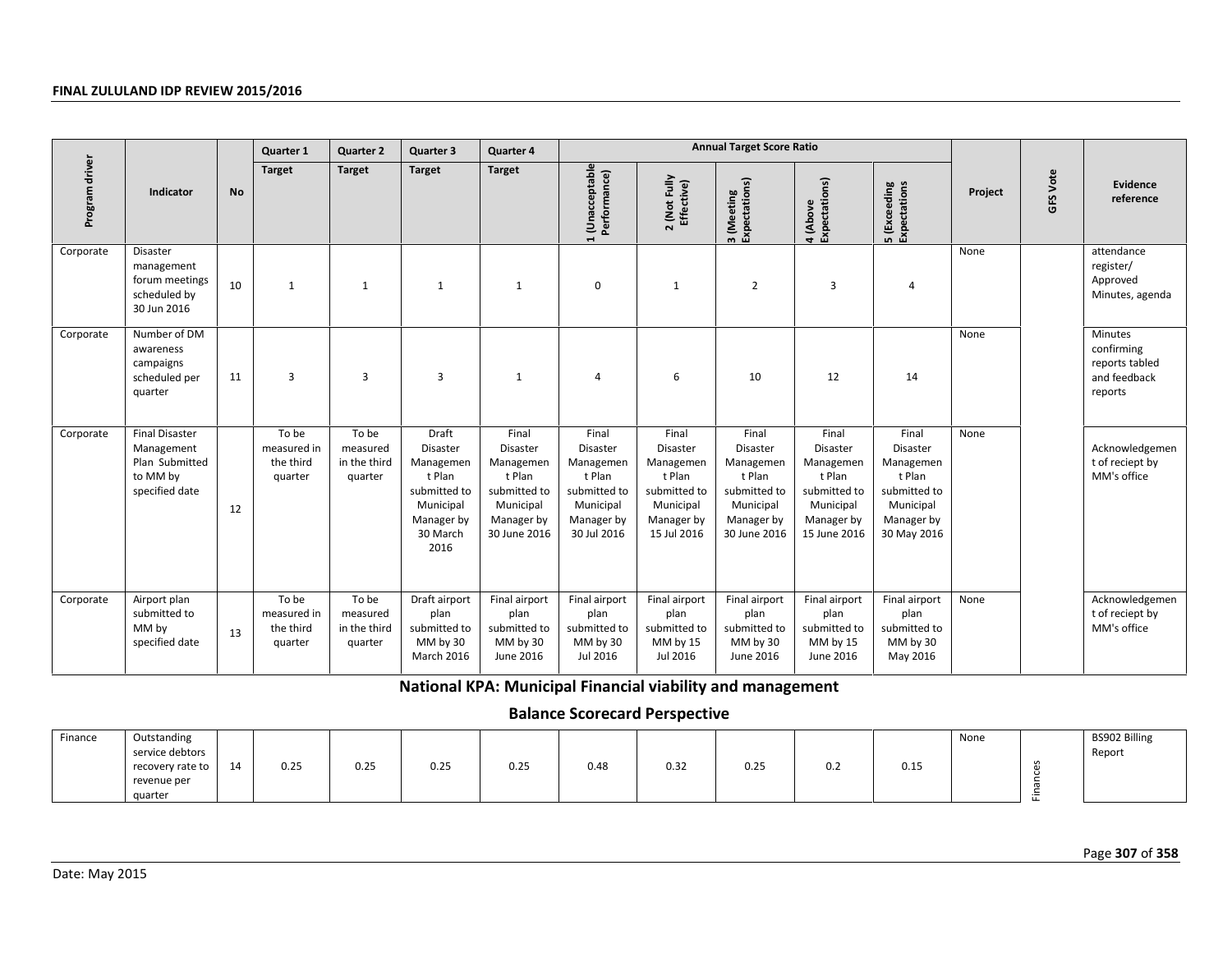|                      |                                                                                         |    | Quarter 1                            | <b>Quarter 2</b>                    | Quarter 3                                                              | Quarter 4                                                               |                                                                               |                                                                               | <b>Annual Target Score Ratio</b>                                        |                                                                                |                                                                               |         |          |                                                                |
|----------------------|-----------------------------------------------------------------------------------------|----|--------------------------------------|-------------------------------------|------------------------------------------------------------------------|-------------------------------------------------------------------------|-------------------------------------------------------------------------------|-------------------------------------------------------------------------------|-------------------------------------------------------------------------|--------------------------------------------------------------------------------|-------------------------------------------------------------------------------|---------|----------|----------------------------------------------------------------|
| Program driver       | Indicator                                                                               | No | Target                               | Target                              | Target                                                                 | <b>Target</b>                                                           | 1 (Unacceptable<br>Performance)                                               | 2 (Not Fully<br>Effective)                                                    | 3 (Meeting<br>Expectations)                                             | 4 (Above<br>Expectations)                                                      | 5 (Exceeding<br>Expectations                                                  | Project | GFS Vote | Evidence<br>reference                                          |
| Finance              | Number of<br>successfull<br>appeals per<br>quarter                                      | 15 | 0                                    | $\mathbf 0$                         | $\mathbf 0$                                                            | $\mathbf 0$                                                             | $\overline{2}$                                                                | $\mathbf{1}$                                                                  | $\boldsymbol{0}$                                                        | Maximum<br>score is 3                                                          | Maximum<br>score is 3                                                         | None    |          | Supply chain<br>manage-ment<br>report / Memo<br>from CFO to MM |
| Finance              | Processing time<br>of invoices per<br>quarter                                           | 16 | 30                                   | 30                                  | 30                                                                     | 30                                                                      | 60                                                                            | 45                                                                            | 30                                                                      | 15                                                                             | 10                                                                            | None    |          | Creditors report                                               |
| Finance              | Review and<br>submit<br>Financial<br>Statements by<br>specified date                    | 17 | 31 Aug 2015                          | Measured<br>in the first<br>quarter | Measured in<br>the first<br>quarter                                    | Measured in<br>the first<br>quarter                                     | 30-Oct-15                                                                     | 15-Oct-15                                                                     | 31 Aug 2015                                                             | 15 Aug 2015                                                                    | 01 Aug 2015                                                                   | None    |          | AG receipt                                                     |
| Municipal<br>Manager | Maintain<br>unqualified<br>audit opinion<br>from the<br><b>Auditor General</b>          | 18 | Measured in<br>the second<br>quarter | Unqualified                         | Measured in<br>the second<br>quarter                                   | Measured in<br>the second<br>quarter                                    | Disclaimer                                                                    | Qualified                                                                     | Unqualified<br>with matters                                             | Unqualified<br>with no<br>matters                                              | Clean Audit                                                                   | None    |          | AG audit report                                                |
| Finance              | Final 2016/17<br>budget<br>submitted to<br>Council for<br>approval by<br>specified date | 19 | Measured in<br>the third<br>quarter  | Measured<br>in the third<br>quarter | Draft<br>2016/2017<br>Budget<br>tabled to<br>Council by<br>30 Mar 2016 | Final<br>2016/2017<br>Budget<br>tabled to<br>Council by<br>30 June 2016 | Final<br>2016/2017<br><b>Budget</b><br>tabled to<br>Council by<br>30 Jul 2016 | Final<br>2016/2017<br><b>Budget</b><br>tabled to<br>Council by<br>15 Jul 2016 | Final<br>2016/2017<br>Budget<br>tabled to<br>Council by<br>30 June 2016 | Final<br>2016/2017<br><b>Budget</b><br>tabled to<br>Council by<br>15 June 2016 | Final<br>2016/2017<br><b>Budget</b><br>tabled to<br>Council by<br>30 May 2016 | None    |          | Council resolution<br>and final budget<br>approval             |
| Finance              | Number of<br>Audit<br>committee<br>meetings<br>scheduled per<br>quarter                 | 20 | $\mathbf{1}$                         | $\mathbf{1}$                        | $\mathbf{1}$                                                           | 1                                                                       | $\overline{2}$                                                                | 3                                                                             | $\overline{4}$                                                          | 5                                                                              | 6                                                                             | None    |          | attendance<br>register/<br>Approved<br>Minutes to<br>meetings  |
| Date: May 2015       |                                                                                         |    |                                      |                                     |                                                                        |                                                                         |                                                                               |                                                                               |                                                                         |                                                                                |                                                                               |         |          | Page 308 of 358                                                |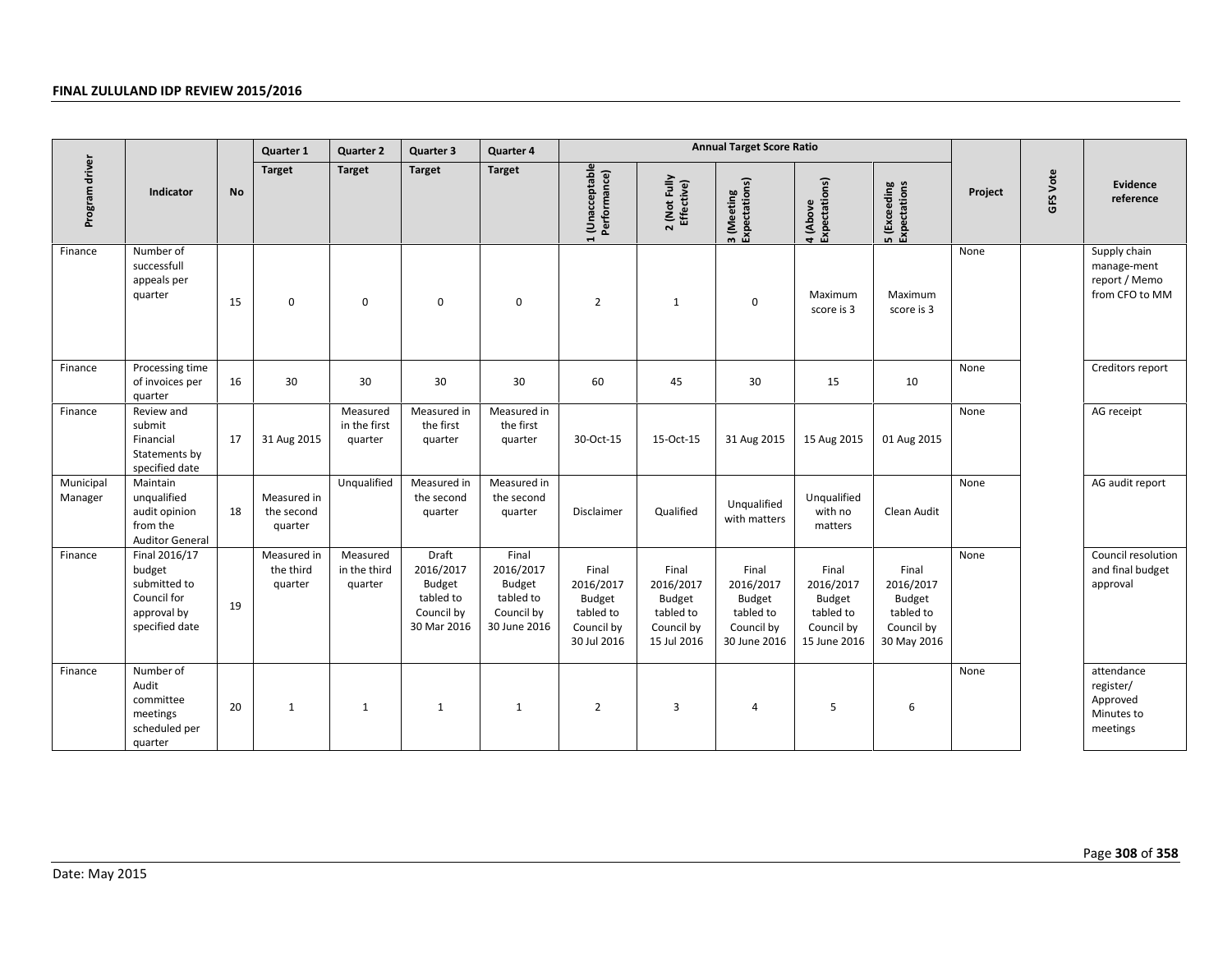|                |                                                                                                       |           | Quarter 1                                     | <b>Quarter 2</b>                                 | Quarter 3                                     | Quarter 4                                                     |                                                               |                                                               | <b>Annual Target Score Ratio</b>                              |                           |                              |         |          |                                                   |
|----------------|-------------------------------------------------------------------------------------------------------|-----------|-----------------------------------------------|--------------------------------------------------|-----------------------------------------------|---------------------------------------------------------------|---------------------------------------------------------------|---------------------------------------------------------------|---------------------------------------------------------------|---------------------------|------------------------------|---------|----------|---------------------------------------------------|
| Program driver | Indicator                                                                                             | <b>No</b> | <b>Target</b>                                 | <b>Target</b>                                    | <b>Target</b>                                 | <b>Target</b>                                                 | 1 (Unacceptable<br>Performance)                               | 2 (Not Fully<br>Effective)                                    | 3 (Meeting<br>Expectations)                                   | Expectations)<br>4 (Above | 5 (Exceeding<br>Expectations | Project | GFS Vote | Evidence<br>reference                             |
| Finance        | Quarterly SDBIP<br>reports for<br>2015/2016<br>submitted to<br>MM by<br>specified date                | 21        | 15-Oct-15                                     | 25-Jan-16                                        | Friday, April 15, 2016                        | Friday, July 15, 2016                                         | Tuesday, August 30, 2016                                      | Monday, August 15, 2016                                       | Saturday, July 30, 2016                                       | 2016<br>Friday, July 15,  | Friday, July 01, 2016        | None    |          | Acknowledgemen<br>t of reciept by<br>MM's office  |
| Finance        | Percentage of<br>audit querries<br>addressed from<br>the AG report<br>by end of the<br>financial year | 22        | 5%                                            | 25%                                              | 75%                                           | 90%                                                           | 80%                                                           | 85%                                                           | 90%                                                           | 95%                       | 100%                         | None    |          | <b>Audit Action Plan</b><br>Report                |
| Finance        | Cost Coverage<br>ratio achieved<br>per quarter                                                        | 23        | $\overline{3}$                                | 3                                                | 3                                             | $\overline{3}$                                                | 5                                                             | 4                                                             | $\overline{\mathbf{3}}$                                       | $\overline{2}$            | $\mathbf{1}$                 | None    |          | Expenditure<br>report and bank<br>statements      |
| Finance        | Debt Coverage<br>Ratio achieved<br>per quarter                                                        | 24        | $\overline{3}$                                | 3                                                | $\overline{3}$                                | $\overline{3}$                                                | 5                                                             | 4                                                             | $\overline{3}$                                                | $\overline{2}$            | $\mathbf{1}$                 | None    |          | GS560 report &<br>MoA                             |
| Finance        | Annual report<br>2014/2015<br>submitted to<br>Council by<br>specified date                            | 25        | To be<br>measured in<br>the fourth<br>quarter | To be<br>measured<br>in the<br>fourth<br>quarter | To be<br>measured in<br>the fourth<br>quarter | Annual<br>Report<br>submitted to<br>Council by<br>30 Jan 2016 | Annual<br>Report<br>submitted to<br>Council by<br>30 Mar 2016 | Annual<br>Report<br>submitted to<br>Council by<br>30 Feb 2016 | Annual<br>Report<br>submitted to<br>Council by<br>30 Jan 2016 | Maximum<br>score is 3     | Maximum<br>Score is 3        | None    |          | Certified council<br>minutes and<br>annual report |
| Finance        | Percentage of<br>accounts<br>adjustments<br>effected per<br>quarter                                   | 26        | 3%                                            | 3%                                               | 3%                                            | 3%                                                            | 5%                                                            | 4%                                                            | 3%                                                            | 2%                        | 1%                           | None    |          | Financial report                                  |
| Finance        | Number of days<br>with excessive<br>funds in current<br>account in<br>relation to                     | 27        | 15                                            | 15                                               | 15                                            | 15                                                            | 25                                                            | 20                                                            | 15                                                            | 10                        | 05                           | None    | Finances | Investments<br>report                             |
| Date: May 2015 |                                                                                                       |           |                                               |                                                  |                                               |                                                               |                                                               |                                                               |                                                               |                           |                              |         |          | Page 309 of 358                                   |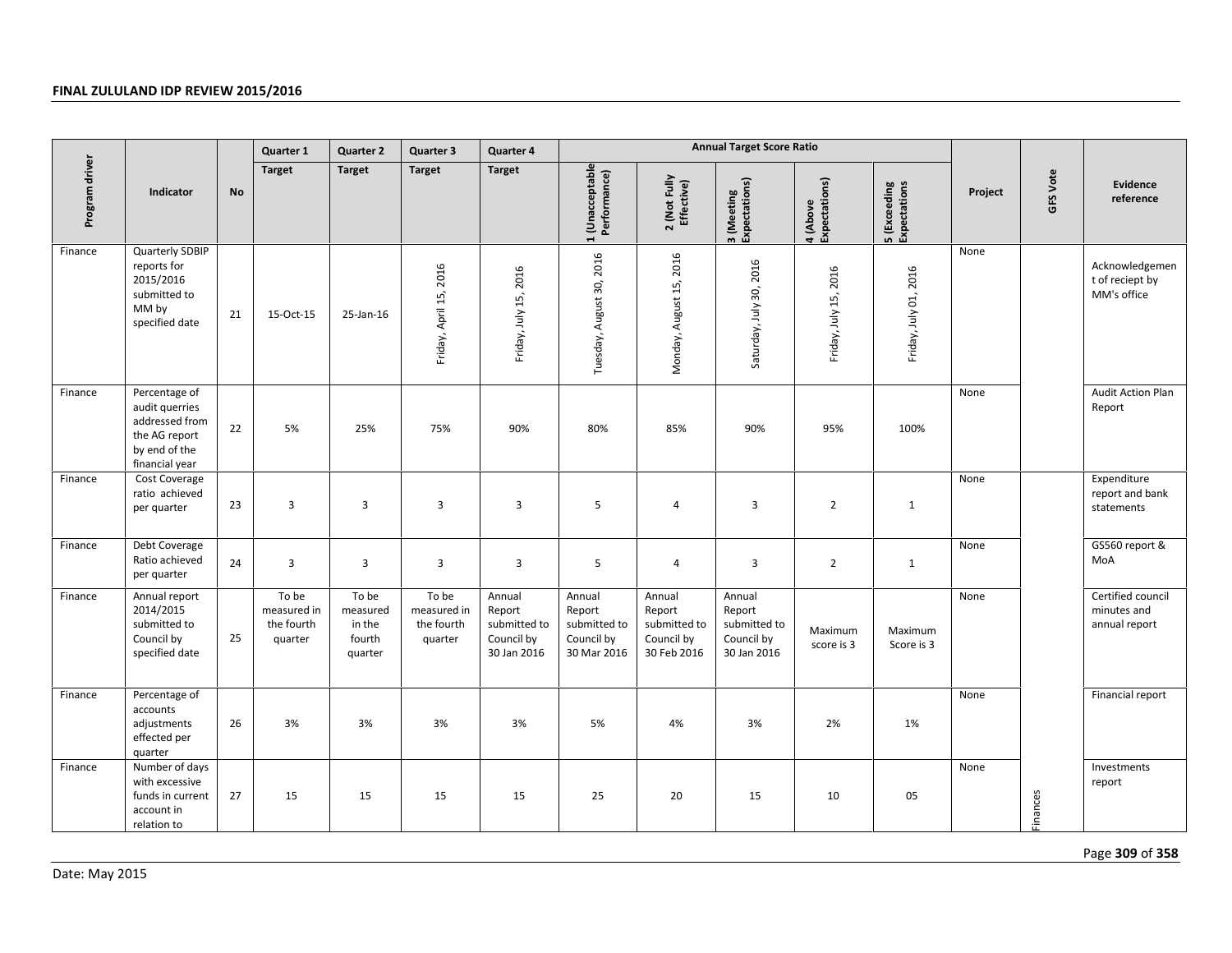|         |                                                                                    |           | Quarter 1     | <b>Quarter 2</b> | Quarter 3     | Quarter 4 |                                                                                           |                                            | <b>Annual Target Score Ratio</b>                                                 |                                  |                                                |         |                      |                       |
|---------|------------------------------------------------------------------------------------|-----------|---------------|------------------|---------------|-----------|-------------------------------------------------------------------------------------------|--------------------------------------------|----------------------------------------------------------------------------------|----------------------------------|------------------------------------------------|---------|----------------------|-----------------------|
|         | Indicator                                                                          | <b>No</b> | <b>Target</b> | <b>Target</b>    | <b>Target</b> | Target    | $\mathbf{\Omega}$<br>ಾ<br>ldst<br>mance<br>ō.<br>ပ<br>훋<br>Una<br>Perfo<br>$\blacksquare$ | Fully<br>୕ଢ଼<br>: (Not<br>Effect<br>$\sim$ | $\overline{a}$<br>ting<br>ation<br>$\mathbf{a}$<br><b>SE</b><br>$\Omega$<br>ത ഥി | ୍ଚ<br>÷<br>4 (Above<br>Expectati | tions<br>ding<br>$\omega$<br>(Exc<br>의 영<br>민준 | Project | $\omega$<br>Š<br>GFS | Evidence<br>reference |
|         | strategy                                                                           |           |               |                  |               |           |                                                                                           |                                            |                                                                                  |                                  |                                                |         |                      |                       |
| Finance | Percentage of<br>capital projects<br>budgeted for in<br>accordance<br>with the IDP | 28        | 100%          | 100%             | 100%          | 100%      | 80%                                                                                       | 90%                                        | 100%                                                                             | Maximum<br>score is 3            | Maximum<br>score is 3                          | None    |                      | Budget report         |

# **National KPA: Local Economic Development**

# **Balance Scorecard Perspective**

|                |                                                                                         |    | uunun 1                                      | uunun 2                                      | aan islam                                                               | aan istii 4                                                         |                                                                           |                                                                           |                                                                     |                                                                            |                                                                    |               |                    |                                                                                                |
|----------------|-----------------------------------------------------------------------------------------|----|----------------------------------------------|----------------------------------------------|-------------------------------------------------------------------------|---------------------------------------------------------------------|---------------------------------------------------------------------------|---------------------------------------------------------------------------|---------------------------------------------------------------------|----------------------------------------------------------------------------|--------------------------------------------------------------------|---------------|--------------------|------------------------------------------------------------------------------------------------|
| Program driver | Indicator                                                                               | No | Target                                       | <b>Target</b>                                | <b>Target</b>                                                           | <b>Target</b>                                                       | 1 (Unacceptable<br>Performance)<br>1                                      | 2 (Not Fully<br>Effective)                                                | 3 (Meeting<br>Expectations)                                         | 4 (Above<br>Expectations)                                                  | 5 (Exceeding<br>Expectations                                       | Project       | GFS Vote           | Evidence<br>reference                                                                          |
|                | strategy                                                                                |    |                                              |                                              |                                                                         |                                                                     |                                                                           |                                                                           |                                                                     |                                                                            |                                                                    |               |                    |                                                                                                |
| Finance        | Percentage of<br>capital projects<br>budgeted for in<br>accordance<br>with the IDP      | 28 | 100%                                         | 100%                                         | 100%                                                                    | 100%                                                                | 80%                                                                       | 90%                                                                       | 100%                                                                | Maximum<br>score is 3                                                      | Maximum<br>score is 3                                              | None          |                    | <b>Budget report</b>                                                                           |
|                |                                                                                         |    |                                              |                                              |                                                                         |                                                                     | <b>National KPA: Local Economic Development</b>                           |                                                                           |                                                                     |                                                                            |                                                                    |               |                    |                                                                                                |
|                |                                                                                         |    |                                              |                                              |                                                                         |                                                                     | <b>Balance Scorecard Perspective</b>                                      |                                                                           |                                                                     |                                                                            |                                                                    |               |                    |                                                                                                |
| Community      | Approved LED<br>Strategy<br>submitted to<br>Council by<br>specified date                | 29 | To be<br>measured in<br>the third<br>quarter | To be<br>measured<br>in the third<br>quarter | Draft LED<br>Strategy<br>submitted to<br>Council by<br>30 March<br>2016 | Final LED<br>Strategy<br>submitted to<br>Council by<br>30 June 2016 | <b>Final LED</b><br>Strategy<br>submitted to<br>Council by<br>30 Jul 2016 | <b>Final LED</b><br>Strategy<br>submitted to<br>Council by<br>15 Jul 2016 | Final LED<br>Strategy<br>submitted to<br>Council by<br>30 June 2016 | <b>Final LED</b><br>Strategy<br>submitted to<br>Council by<br>15 June 2016 | Final LED<br>Strategy<br>submitted to<br>Council by<br>30 May 2016 | ZDM 1140/2012 | Community Services | Approved LED<br>strategy, Certified<br><b>Council Minutes</b>                                  |
| Community      | Number of<br>tourism<br>awareness and<br>training<br>workshops<br>scheduled per<br>year | 30 | $\overline{2}$                               | $\overline{2}$                               | $\mathbf 2$                                                             | $\overline{2}$                                                      | $\overline{4}$                                                            | $\boldsymbol{6}$                                                          | 8                                                                   | 10                                                                         | 12                                                                 | None          | Community Services | Tourism portfolio<br>committee<br>approved minutes<br>and awareness<br>and training<br>reports |
| Date: May 2015 |                                                                                         |    |                                              |                                              |                                                                         |                                                                     |                                                                           |                                                                           |                                                                     |                                                                            |                                                                    |               |                    | Page 310 of 358                                                                                |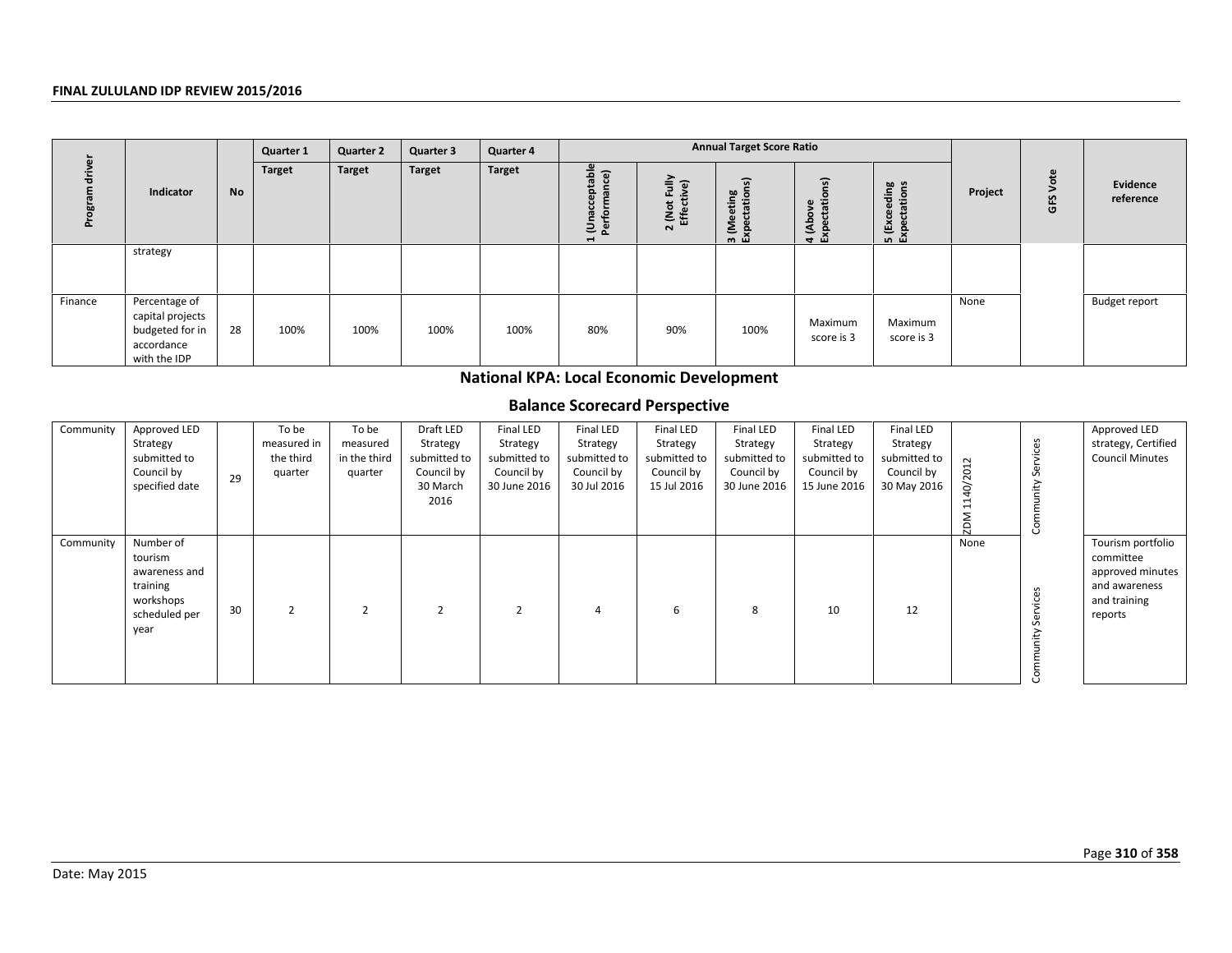|                      |                                                                                    |           | Quarter 1                                     | <b>Quarter 2</b>                                 | Quarter 3                                                                       | Quarter 4                                                                   |                                                                                          |                                                                                          | <b>Annual Target Score Ratio</b>                                                         |                                                                                          |                                                                                         |                   |          |                                                                                                                     |
|----------------------|------------------------------------------------------------------------------------|-----------|-----------------------------------------------|--------------------------------------------------|---------------------------------------------------------------------------------|-----------------------------------------------------------------------------|------------------------------------------------------------------------------------------|------------------------------------------------------------------------------------------|------------------------------------------------------------------------------------------|------------------------------------------------------------------------------------------|-----------------------------------------------------------------------------------------|-------------------|----------|---------------------------------------------------------------------------------------------------------------------|
| Program driver       | Indicator                                                                          | <b>No</b> | <b>Target</b>                                 | <b>Target</b>                                    | <b>Target</b>                                                                   | <b>Target</b>                                                               | 1 (Unacceptable<br>Performance)                                                          | 2 (Not Fully<br>Effective)                                                               | 3 (Meeting<br>Expectations)                                                              | 4 (Above<br>Expectations)                                                                | 5 (Exceeding<br>Expectations                                                            | Project           | GFS Vote | Evidence<br>reference                                                                                               |
| Municipal<br>Manager | Number of<br>jobs created<br>through LED<br>initiatives and<br>capital projects    | 31        | 50                                            | 50                                               | 50                                                                              | 50                                                                          | 100                                                                                      | 150                                                                                      | 200                                                                                      | 250                                                                                      | 300                                                                                     | Water; LED        |          | Monthly progress<br>reports and<br>minutes to<br>meetings, request<br>from community<br>and endorsement<br>from ZDM |
| Community            | Number of LED<br>ward projects<br>implemented                                      | 32        | To be<br>measured in<br>the fourth<br>quarter | To be<br>measured<br>in the<br>fourth<br>quarter | To be<br>measured in<br>the fourth<br>quarter                                   | 200                                                                         | 100                                                                                      | 150                                                                                      | 200                                                                                      | 250                                                                                      | 300                                                                                     | LED ward projects |          | Annual Awarded<br>list, Annual<br>expenditure<br>report                                                             |
| Community            | HIV/ADS<br>Strategy<br>2016/2017<br>submitted to<br>Council by<br>specified date   | 33        | To be<br>measured in<br>the third<br>quarter  | To be<br>measured<br>in the third<br>quarter     | Draft<br>HIV/AIDS<br>Strategy<br>submitted to<br>Council by<br>30 March<br>2016 | Final<br>HIV/AIDS<br>Strategy<br>submitted to<br>Council by<br>30 June 2016 | Final<br>2016/2017<br>HIV/AIDS<br>Strategy<br>submitted to<br>Council by<br>31 July 2016 | Final<br>2016/2017<br>HIV/AIDS<br>Strategy<br>submitted to<br>Council by<br>15 July 2016 | Final<br>2016/2017<br>HIV/AIDS<br>Strategy<br>submitted to<br>Council by<br>30 June 2016 | Final<br>2016/2017<br>HIV/AIDS<br>Strategy<br>submitted to<br>Council by<br>15 June 2016 | Final<br>2016/2017<br>HIV/AIDS<br>Strategy<br>submitted to<br>Council by<br>30 May 2016 | None              |          | Approved<br>strategy and<br>minutes to the<br>meeting                                                               |
| Community            | Number of<br>HIV/AIDS<br>awareness<br>campaigns<br>scheduled by<br>30 June 2016    | 34        | $\overline{4}$                                | 4                                                | 4                                                                               | $\overline{4}$                                                              | 4                                                                                        | 4                                                                                        | 16                                                                                       | 20                                                                                       | 24                                                                                      | None              |          | Attendance<br>register, certified<br>minutes and<br>reports                                                         |
| Community            | Number of<br>Schools/Creche<br>s inspection<br>reports<br>conducted per<br>quarter | 35        | 15                                            | 15                                               | 15                                                                              | 15                                                                          | 30                                                                                       | 45                                                                                       | 60                                                                                       | 65                                                                                       | 70                                                                                      | None              |          | Minutes of<br>meetings /<br>Attendance<br>Register/Memo<br>to MM                                                    |
| Date: May 2015       |                                                                                    |           |                                               |                                                  |                                                                                 |                                                                             |                                                                                          |                                                                                          |                                                                                          |                                                                                          |                                                                                         |                   |          | Page 311 of 358                                                                                                     |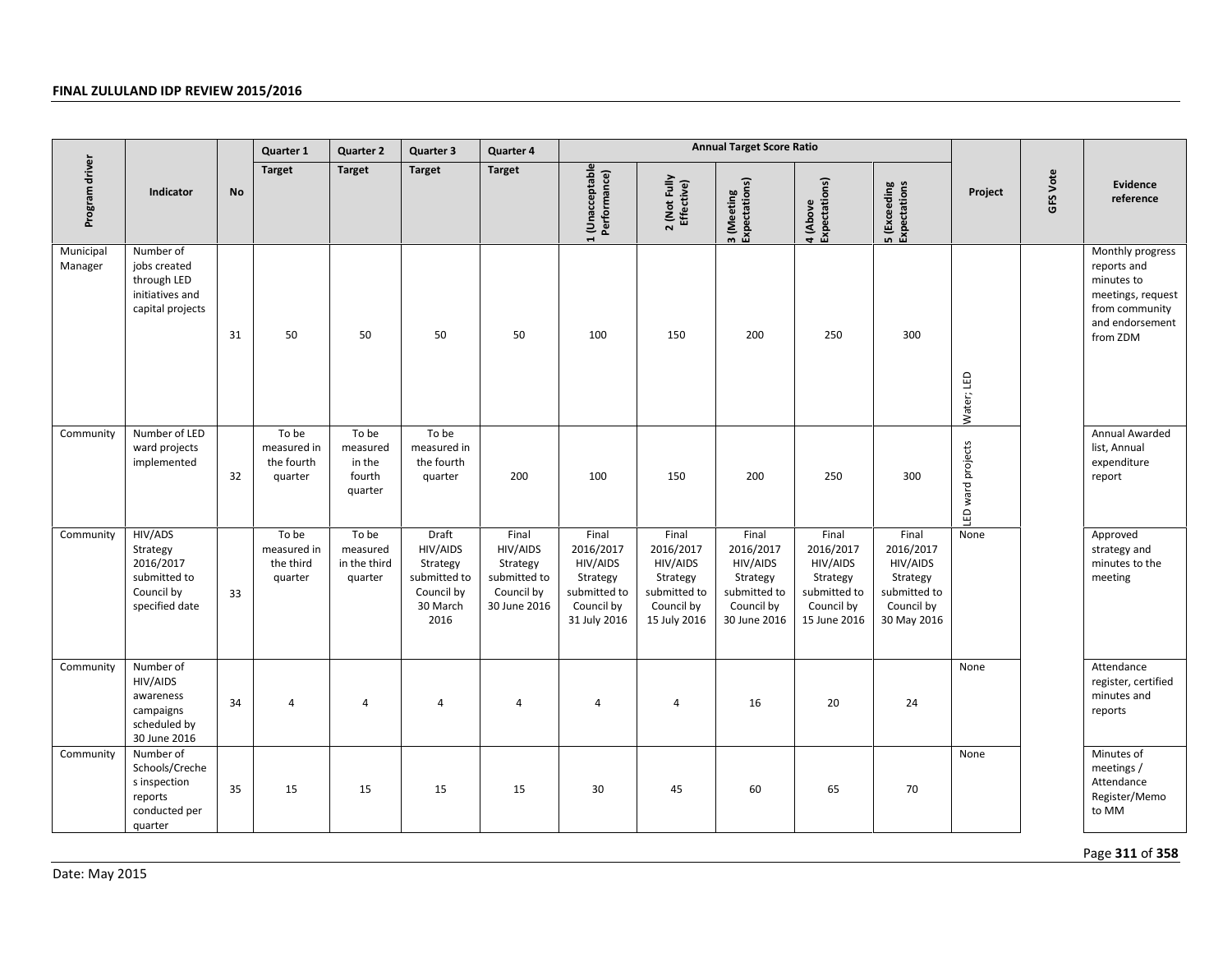|                |                                                                                                                                      |           | Quarter 1                                                 | <b>Quarter 2</b>                             | Quarter 3                                                                                        | Quarter 4                                                                                |                                                                                                 |                                                                                                 | <b>Annual Target Score Ratio</b>                                                         |                                                                                          |                                                                                         |                   |          |                                                                |
|----------------|--------------------------------------------------------------------------------------------------------------------------------------|-----------|-----------------------------------------------------------|----------------------------------------------|--------------------------------------------------------------------------------------------------|------------------------------------------------------------------------------------------|-------------------------------------------------------------------------------------------------|-------------------------------------------------------------------------------------------------|------------------------------------------------------------------------------------------|------------------------------------------------------------------------------------------|-----------------------------------------------------------------------------------------|-------------------|----------|----------------------------------------------------------------|
| Program driver | Indicator                                                                                                                            | <b>No</b> | <b>Target</b>                                             | <b>Target</b>                                | <b>Target</b>                                                                                    | <b>Target</b>                                                                            | 1 (Unacceptable<br>Performance)                                                                 | 2 (Not Fully<br>Effective)                                                                      | 3 (Meeting<br>Expectations)                                                              | Expectations)<br>4 (Above                                                                | <b>5</b> (Exceeding<br>Expectations                                                     | Project           | GFS Vote | Evidence<br>reference                                          |
| Community      | Social<br>development<br>strategy<br>submitted to<br>MM by<br>specified date                                                         | 36        | To be<br>measured in<br>the third<br>quarter              | To be<br>measured<br>in the third<br>quarter | <b>Draft Social</b><br>developmen<br>t strategy<br>submitted to<br>MM by 30<br><b>March 2016</b> | <b>Final Social</b><br>developmen<br>t strategy<br>submitted to<br>MM by 30<br>June 2016 | <b>Final Social</b><br>developmen<br>t strategy<br>submitted to<br>MM by 30<br><b>July 2016</b> | <b>Final Social</b><br>developmen<br>t strategy<br>submitted to<br>MM by 15<br><b>July 2016</b> | <b>Final Social</b><br>developmen<br>t strategy<br>submitted to<br>MM by 30<br>June 2016 | <b>Final Social</b><br>developmen<br>t strategy<br>submitted to<br>MM by 15<br>June 2016 | <b>Final Social</b><br>developmen<br>t strategy<br>submitted to<br>MM by 30<br>May 2016 | None              |          | Acknowledgemen<br>t of receipt by<br>MM; Council<br>Resolution |
| Community      | Number of<br>District Youth<br>Council<br><b>Meetings</b><br>scheduled per<br>quarter                                                | 37        | $\mathbf{1}$                                              | $\mathbf{1}$                                 | 1                                                                                                | $\mathbf{1}$                                                                             | $\mathbf{1}$                                                                                    | $\overline{2}$                                                                                  | $\overline{4}$                                                                           | 6                                                                                        | 8                                                                                       | None              |          | Minutes of<br>meetings /<br>Attendance<br>Register/agenda      |
| Community      | Number of<br>quality of life<br>Council<br>Meetings<br>scheduled per<br>quarter                                                      | 38        | $\mathbf{1}$                                              | $\mathbf{1}$                                 | 1                                                                                                | $\mathbf{1}$                                                                             | $\mathbf{1}$                                                                                    | $\overline{2}$                                                                                  | $\overline{4}$                                                                           | 6                                                                                        | 8                                                                                       |                   |          | Minutes of<br>meetings /<br>Attendance<br>Register             |
| Community      | Number of<br>people<br>participating in<br>ZDM<br>Community<br>Capacity<br><b>Building</b><br>Programmes by<br>financial year<br>end | 39        | To be<br>measured in<br>the second<br>& fourth<br>quarter | 120                                          | To be<br>measured in<br>the second<br>& fourth<br>quarter                                        | 120                                                                                      | 70                                                                                              | 200                                                                                             | 240                                                                                      | 260                                                                                      | 280                                                                                     | None              |          | signed<br>attendance<br>registers and<br>reports               |
| Community      | Number of<br>food<br>production site<br>inspection<br>reports<br>produced per<br>quarter                                             | 40        | 12                                                        | 12                                           | 12                                                                                               | 12                                                                                       | 24                                                                                              | 36                                                                                              | 48                                                                                       | 60                                                                                       | 72                                                                                      | Agriculture - LED |          | Approved<br>inspection reports                                 |
| Community      | Number of<br>mortuary<br>inspection<br>reports<br>produced per                                                                       | 41        | 12                                                        | 12                                           | 12                                                                                               | 12                                                                                       | 24                                                                                              | 36                                                                                              | 48                                                                                       | 60                                                                                       | 72                                                                                      | None              |          | Approved<br>inspection reports                                 |
| Date: May 2015 |                                                                                                                                      |           |                                                           |                                              |                                                                                                  |                                                                                          |                                                                                                 |                                                                                                 |                                                                                          |                                                                                          |                                                                                         |                   |          | Page 312 of 358                                                |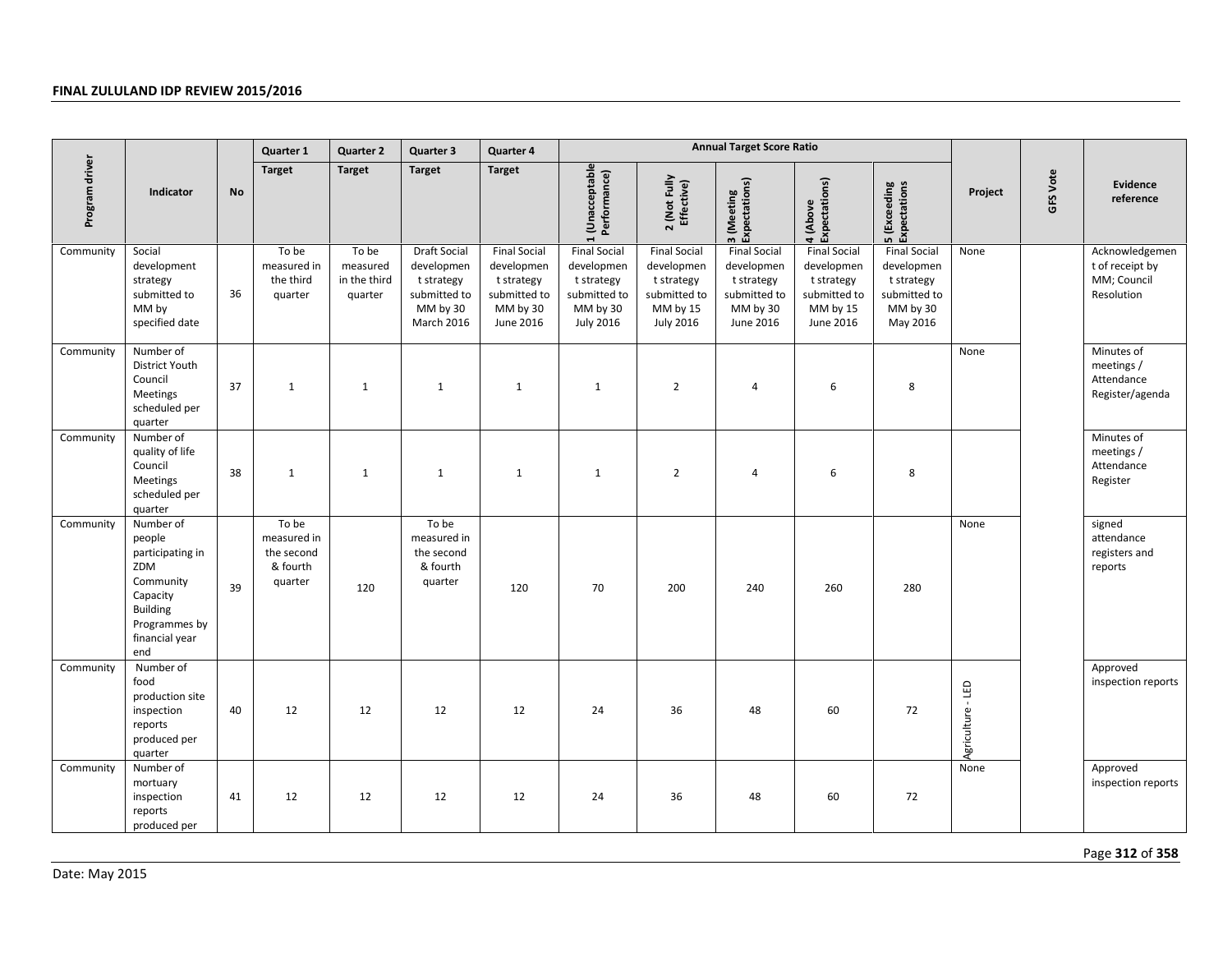|           |           | Quarter 1 | <b>Quarter 2</b> | Quarter 3     | Quarter 4     |                                                                                  |                            | <b>Annual Target Score Ratio</b>                                               |                                                                |                                                          |         |         |                       |
|-----------|-----------|-----------|------------------|---------------|---------------|----------------------------------------------------------------------------------|----------------------------|--------------------------------------------------------------------------------|----------------------------------------------------------------|----------------------------------------------------------|---------|---------|-----------------------|
| Indicator | <b>No</b> | Target    | <b>Target</b>    | <b>Target</b> | <b>Target</b> | $\mathbf{a}$<br>ء<br>$\mathbf{a}$<br>ā<br>с<br>$\omega$<br>= ∝<br>$\blacksquare$ | ≡<br>ш<br>٤<br>面<br>$\sim$ | $\overline{a}$<br>60<br>÷<br>ω<br>2<br>$\overline{\phantom{0}}$<br><u>ത யி</u> | $\widehat{\cdot}$<br>ω<br>œ<br>$\circ$<br>ᅀ<br>ड<br>e.<br>ச மி | യ ച<br>$\frac{1}{6}$<br>a<br>G)<br>ē<br>鱼<br><u>மெய்</u> | Project | ٣Ĵ<br>O | Evidence<br>reference |
| quarter   |           |           |                  |               |               |                                                                                  |                            |                                                                                |                                                                |                                                          |         |         |                       |
|           |           |           |                  |               |               |                                                                                  |                            |                                                                                |                                                                |                                                          |         |         |                       |

# **National KPA: Good Governance & Public Participation**

# **Balance Scorecard Perspective**

|                                                   |                                                                                                                           |    | Quartor +                                                                                      | Quarter 4                                        | aan isti                                      | uuu uu +                                                                                         |                                                                                                         |                                                                                                       |                                                                                                   |                                                                                                   |                                                                                                  |         |                       |                                                            |
|---------------------------------------------------|---------------------------------------------------------------------------------------------------------------------------|----|------------------------------------------------------------------------------------------------|--------------------------------------------------|-----------------------------------------------|--------------------------------------------------------------------------------------------------|---------------------------------------------------------------------------------------------------------|-------------------------------------------------------------------------------------------------------|---------------------------------------------------------------------------------------------------|---------------------------------------------------------------------------------------------------|--------------------------------------------------------------------------------------------------|---------|-----------------------|------------------------------------------------------------|
| Program driver                                    | Indicator                                                                                                                 | No | <b>Target</b>                                                                                  | <b>Target</b>                                    | <b>Target</b>                                 | <b>Target</b>                                                                                    | 1 (Unacceptable<br>Performance)                                                                         | 2 (Not Fully<br>Effective)                                                                            | 3 (Meeting<br>Expectations)                                                                       | 4 (Above<br>Expectations)                                                                         | <b>5</b> (Exceeding<br>Expectations                                                              | Project | GFS Vote              | <b>Evidence</b><br>reference                               |
|                                                   | quarter                                                                                                                   |    |                                                                                                |                                                  |                                               |                                                                                                  |                                                                                                         |                                                                                                       |                                                                                                   |                                                                                                   |                                                                                                  |         |                       |                                                            |
|                                                   |                                                                                                                           |    |                                                                                                |                                                  |                                               |                                                                                                  | <b>National KPA: Good Governance &amp; Public Participation</b><br><b>Balance Scorecard Perspective</b> |                                                                                                       |                                                                                                   |                                                                                                   |                                                                                                  |         |                       |                                                            |
| Community<br>; Finance;<br>Technical;<br>Planning | Percentage of<br>allocated grant<br>funds spent                                                                           | 42 | 20%                                                                                            | 40%                                              | 70%                                           | 100%                                                                                             | 80%                                                                                                     | 90%                                                                                                   | 100%                                                                                              | Maximum<br>score is 3                                                                             | Maximum<br>score is 3                                                                            | None    | Finances              | Financial<br>Statements;<br>Ledger                         |
| Finance                                           | Final fraud<br>prevention<br>strategy<br>reviewed and<br>submitted to<br>MM by<br>specified date                          | 43 | To be<br>measured in<br>the fourth<br>quarter                                                  | To be<br>measured<br>in the<br>fourth<br>quarter | To be<br>measured in<br>the fourth<br>quarter | Draft fraud<br>prevention<br>strategy<br>reviewed<br>and<br>submitted to<br>MM by 30<br>Mar 2016 | Final fraud<br>prevention<br>strategy<br>reviewed<br>and<br>submitted to<br>MM by 30<br>Jul 2016        | Final fraud<br>prevention<br>strategy<br>reviewed<br>and<br>submitted to<br>MM by 15<br>Jul 2016      | Final fraud<br>prevention<br>strategy<br>reviewed<br>and<br>submitted to<br>MM by 30<br>June 2016 | Final fraud<br>prevention<br>strategy<br>reviewed<br>and<br>submitted to<br>MM by 15<br>June 2016 | Final fraud<br>prevention<br>strategy<br>reviewed<br>and<br>submitted to<br>MM by 30<br>May 2016 | None    | Executive and Council | Minutes of Audit<br>Committee                              |
| Municipal<br>Manager                              | 6 performance<br>agreements<br>signed by 56<br>Section<br>Managers by<br>specified date                                   | 44 | 6<br>performanc<br>e<br>agreements<br>signed by<br>Section 56<br>Managers<br>by 01 Jul<br>2014 | Measured<br>in the first<br>quarter              | Measured in<br>the first<br>quarter           | Measured in<br>the first<br>quarter                                                              | $\overline{4}$<br>performance<br>agreements<br>signed by<br>Section 56<br>Managers by<br>30 Jul 2015    | $5\overline{5}$<br>performance<br>agreements<br>signed by<br>Section 56<br>Managers by<br>15 Jul 2015 | 6<br>performance<br>agreements<br>signed by<br>Section 56<br>Managers by<br>01 Jul 2015           | Maximum<br>score is 3                                                                             | Maximum<br>score is 3                                                                            | None    |                       | Signed<br>performance<br>agreements,<br>Council resolution |
| Municipal<br>Manager                              | Average<br>number of<br>vacancies in<br>critical posts in<br>relation to<br>organogram by<br>end of the<br>financial year | 45 | $\overline{2}$                                                                                 | $\overline{2}$                                   | $\overline{2}$                                | $\overline{2}$                                                                                   | $\overline{4}$                                                                                          | 3                                                                                                     | $\overline{2}$                                                                                    | $\mathbf{1}$                                                                                      | $\mathbf 0$                                                                                      | None    |                       | Human resource<br>reports                                  |
| Date: May 2015                                    |                                                                                                                           |    |                                                                                                |                                                  |                                               |                                                                                                  |                                                                                                         |                                                                                                       |                                                                                                   |                                                                                                   |                                                                                                  |         |                       | Page 313 of 358                                            |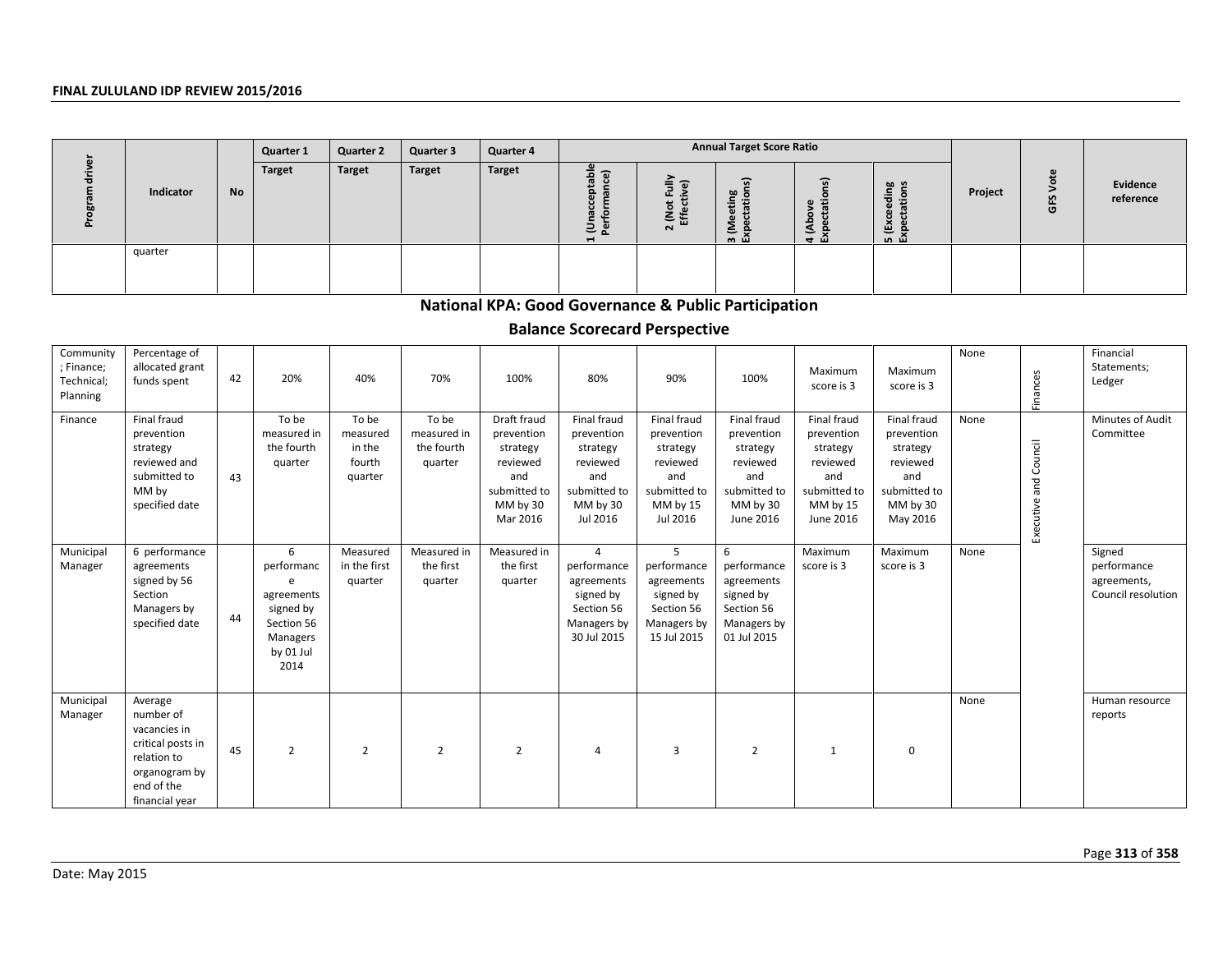|         |                                                                          |    | Quarter 1                                    | <b>Quarter 2</b>                             | <b>Quarter 3</b>                                                          | Quarter 4                                                                  | <b>Annual Target Score Ratio</b>                                          |                                                                           |                                                                            |                                                                            |                                                                           |         |             |                               |
|---------|--------------------------------------------------------------------------|----|----------------------------------------------|----------------------------------------------|---------------------------------------------------------------------------|----------------------------------------------------------------------------|---------------------------------------------------------------------------|---------------------------------------------------------------------------|----------------------------------------------------------------------------|----------------------------------------------------------------------------|---------------------------------------------------------------------------|---------|-------------|-------------------------------|
|         | <b>Indicator</b>                                                         | No | <b>Target</b>                                | <b>Target</b>                                | <b>Target</b>                                                             | Target                                                                     | able<br>ance)<br>ှု<br>호 호                                                | $\frac{2}{3}$<br>ื้อ<br>Not<br>Effect<br>$\mathbf{N}$                     | ) 열<br>Έ<br>Ž<br>$\overline{\phantom{0}}$<br><u> ത</u> ധി                  | $\overline{a}$<br>Φ<br>£.<br>Š<br>ت<br>दु<br>۽<br>- LL L                   | ding<br>tions<br>⊕<br>≅<br>ம் ய                                           | Project | Vote<br>GFS | Evidence<br>reference         |
| Finance | Final risk<br>management<br>plan submitted<br>to MM by<br>specified date | 46 | To be<br>measured in<br>the third<br>quarter | To be<br>measured<br>in the third<br>quarter | Draft risk<br>managemen<br>t plan<br>submitted to<br>MM by 30<br>Mar 2016 | Final risk<br>managemen<br>t plan<br>submitted to<br>MM by 30<br>June 2016 | Final risk<br>managemen<br>t plan<br>submitted to<br>MM by 30<br>Jul 2016 | Final risk<br>managemen<br>t plan<br>submitted to<br>MM by 15<br>Jul 2016 | Final risk<br>managemen<br>t plan<br>submitted to<br>MM by 30<br>June 2016 | Final risk<br>managemen<br>t plan<br>submitted to<br>MM by 15<br>June 2016 | Final risk<br>managemen<br>t plan<br>submitted to<br>MM by 30<br>May 2016 | None    |             | Minutes of Audit<br>Committee |
|         |                                                                          |    |                                              |                                              |                                                                           |                                                                            |                                                                           |                                                                           |                                                                            |                                                                            |                                                                           |         |             |                               |

|                |                                                                                                  |    | Quartor +                                    | uunun 2                                      | uun uun u                                                                                      | uurici –                                                                                       |                                                                                            |                                                                                            |                                                                                             |                                                                                             |                                                                                             |         |          |                                                    |
|----------------|--------------------------------------------------------------------------------------------------|----|----------------------------------------------|----------------------------------------------|------------------------------------------------------------------------------------------------|------------------------------------------------------------------------------------------------|--------------------------------------------------------------------------------------------|--------------------------------------------------------------------------------------------|---------------------------------------------------------------------------------------------|---------------------------------------------------------------------------------------------|---------------------------------------------------------------------------------------------|---------|----------|----------------------------------------------------|
| Program driver | Indicator                                                                                        | No | <b>Target</b>                                | <b>Target</b>                                | <b>Target</b>                                                                                  | <b>Target</b>                                                                                  | 1 (Unacceptable<br>Performance)                                                            | 2 (Not Fully<br>Effective)                                                                 | 3 (Meeting<br>Expectations)                                                                 | 4 (Above<br>Expectations)                                                                   | 5 (Exceeding<br>Expectations                                                                | Project | GFS Vote | <b>Evidence</b><br>reference                       |
| Finance        | Final risk<br>management<br>plan submitted<br>to MM by<br>specified date                         | 46 | To be<br>measured in<br>the third<br>quarter | To be<br>measured<br>in the third<br>quarter | Draft risk<br>managemen<br>t plan<br>submitted to<br>MM by 30<br>Mar 2016                      | Final risk<br>managemen<br>t plan<br>submitted to<br>MM by 30<br>June 2016                     | Final risk<br>managemen<br>t plan<br>submitted to<br>MM by 30<br>Jul 2016                  | Final risk<br>managemen<br>t plan<br>submitted to<br>MM by 15<br>Jul 2016                  | Final risk<br>managemen<br>t plan<br>submitted to<br>MM by 30<br>June 2016                  | Final risk<br>managemen<br>t plan<br>submitted to<br>MM by 15<br>June 2016                  | Final risk<br>managemen<br>t plan<br>submitted to<br>MM by 30<br>May 2016                   | None    | Finances | Minutes of Audit<br>Committee                      |
|                |                                                                                                  |    |                                              |                                              | National KPA: Municipal transformation and institutional development                           |                                                                                                |                                                                                            |                                                                                            |                                                                                             |                                                                                             |                                                                                             |         |          |                                                    |
|                |                                                                                                  |    |                                              |                                              |                                                                                                |                                                                                                | <b>Balance Scorecard Perspective</b>                                                       |                                                                                            |                                                                                             |                                                                                             |                                                                                             |         |          |                                                    |
| Planning       | Number of<br>stakeholder<br>alignment<br>meetings held<br>by end of the<br>financial year        | 47 | $\overline{2}$                               | $\overline{2}$                               | $\overline{2}$                                                                                 | $\overline{2}$                                                                                 | 4                                                                                          | 6                                                                                          | 8                                                                                           | 10                                                                                          | 12                                                                                          | None    |          | Minutes of<br>meetings /<br>Attendance<br>register |
| Planning       | Date of<br>submission of<br>2016/2017 IDP<br>Framework<br>Plan to Council<br>for adoption        | 48 | 30 Sep 2015                                  | Measured<br>in the first<br>quarter          | Measured in<br>the first<br>quarter                                                            | Measured in<br>the first<br>quarter                                                            | <b>IDP</b><br>Framework<br>Plan<br>submitted to<br>Council for<br>adoption by<br>30 Oct 15 | <b>IDP</b><br>Framework<br>Plan<br>submitted to<br>Council for<br>adoption by<br>15 Oct 15 | <b>IDP</b><br>Framework<br>Plan<br>submitted to<br>Council for<br>adoption by<br>30 Sept 15 | <b>IDP</b><br>Framework<br>Plan<br>submitted to<br>Council for<br>adoption by<br>15 Sept 15 | <b>IDP</b><br>Framework<br>Plan<br>submitted to<br>Council for<br>adoption by<br>01 Sept 15 | None    |          | Council<br>Resolution,<br>Minutes of<br>meeting    |
| Planning       | <b>Final Spatial</b><br>Development<br>Framework<br>submitted to<br>Council by<br>specified date | 49 | To be<br>measured in<br>the third<br>quarter | To be<br>measured<br>in the third<br>quarter | <b>Draft Spatial</b><br>Developmen<br>t Framework<br>submitted to<br>Council by<br>30 Mar 2016 | <b>Final Spatial</b><br>Developmen<br>t Framework<br>submitted to<br>Council by<br>30 Jun 2016 | Spatial<br>Developmen<br>t Framework<br>submitted to<br>Council by<br>30 Jul 2016          | Spatial<br>Developmen<br>t Framework<br>submitted to<br>Council by<br>15 Jul 2016          | Spatial<br>Developmen<br>t Framework<br>submitted to<br>Council by<br>30 June 2016          | Spatial<br>Developmen<br>t Framework<br>submitted to<br>Council by<br>15 June 2016          | Spatial<br>Developmen<br>t Framework<br>submitted to<br>Council by<br>30 May 2016           | None    |          | Council<br>Resolution,<br>Minutes of<br>meeting    |
|                |                                                                                                  |    |                                              |                                              |                                                                                                |                                                                                                |                                                                                            |                                                                                            |                                                                                             |                                                                                             |                                                                                             |         | Planning |                                                    |
| Date: May 2015 |                                                                                                  |    |                                              |                                              |                                                                                                |                                                                                                |                                                                                            |                                                                                            |                                                                                             |                                                                                             |                                                                                             |         |          | Page 314 of 358                                    |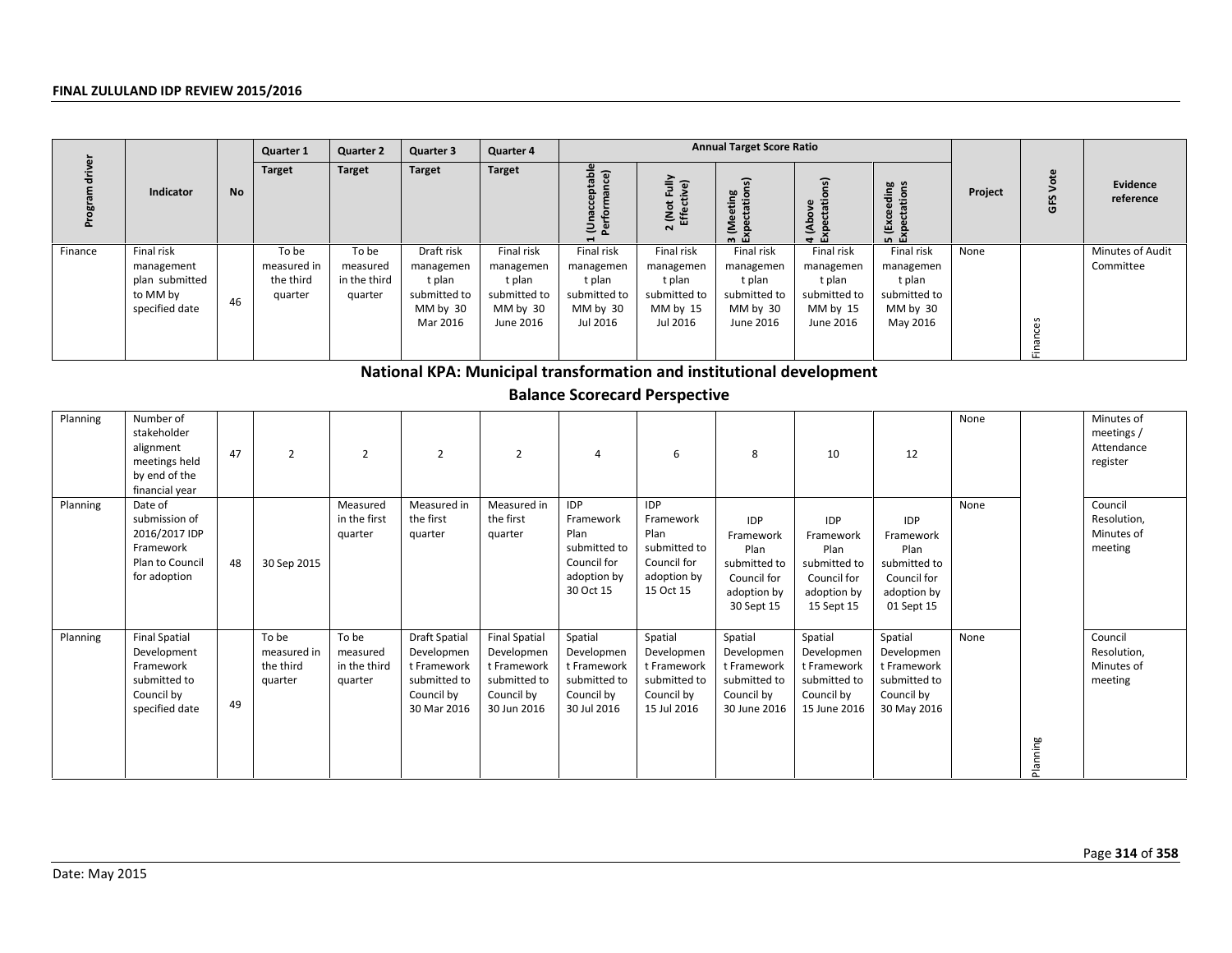|                      |                                                                                                                                                                                                            |           | Quarter 1                                                     | <b>Quarter 2</b>                                                  | Quarter 3                                                                                                | Quarter 4                                                                                                 | <b>Annual Target Score Ratio</b>                                                                          |                                                                                                           |                                                                                                           |                                                                                                           |                                                                                                          |         |                       |                                                                                  |
|----------------------|------------------------------------------------------------------------------------------------------------------------------------------------------------------------------------------------------------|-----------|---------------------------------------------------------------|-------------------------------------------------------------------|----------------------------------------------------------------------------------------------------------|-----------------------------------------------------------------------------------------------------------|-----------------------------------------------------------------------------------------------------------|-----------------------------------------------------------------------------------------------------------|-----------------------------------------------------------------------------------------------------------|-----------------------------------------------------------------------------------------------------------|----------------------------------------------------------------------------------------------------------|---------|-----------------------|----------------------------------------------------------------------------------|
| Program driver       | Indicator                                                                                                                                                                                                  | <b>No</b> | <b>Target</b>                                                 | <b>Target</b>                                                     | <b>Target</b>                                                                                            | <b>Target</b>                                                                                             | Unacceptable<br>Performance)                                                                              | 2 (Not Fully<br>Effective)                                                                                | 3 (Meeting<br>Expectations)                                                                               | 4 (Above<br>Expectations)                                                                                 | 5 (Exceeding<br>Expectations                                                                             | Project | GFS Vote              | <b>Evidence</b><br>reference                                                     |
| Planning             | Integrated<br>Development<br>plan 2016/2017<br>submitted to<br>Council for<br>adoption by<br>specified date                                                                                                | 50        | To be<br>measured in<br>the third<br>quarter                  | To be<br>measured<br>in the third<br>quarter                      | Draft<br>Integrated<br>Developmen<br>t Plan<br>submitted to<br>Council for<br>approval by<br>30 May 2016 | Final<br>Integrated<br>Developmen<br>t Plan<br>submitted to<br>Council for<br>approval by<br>30 June 2016 | Final<br>Integrated<br>Developmen<br>t Plan<br>submitted to<br>Council for<br>approval by<br>30 June 2018 | Final<br>Integrated<br>Developmen<br>t Plan<br>submitted to<br>Council for<br>approval by<br>30 June 2019 | Final<br>Integrated<br>Developmen<br>t Plan<br>submitted to<br>Council for<br>approval by<br>30 June 2016 | Final<br>Integrated<br>Developmen<br>t Plan<br>submitted to<br>Council for<br>approval by<br>15 June 2016 | Final<br>Integrated<br>Developmen<br>t Plan<br>submitted to<br>Council for<br>approval by<br>30 May 2016 | None    |                       | Council resolution                                                               |
| Planning             | Percentage of<br>environmental<br>applications<br>responded to<br>within 40 days<br>of receipt by<br>end of the<br>financial year                                                                          | 51        | 80% of<br>received<br>applications<br>dealt within<br>40 days | 80% of<br>received<br>application<br>s dealt<br>within 40<br>days | 80% of<br>received<br>applications<br>dealt within<br>40 days                                            | 80% of<br>received<br>applications<br>dealt within<br>40 days                                             | 80% of<br>received<br>applications<br>dealt within<br>40 days                                             | 80% of<br>received<br>applications<br>dealt within<br>40 days                                             | 80% of<br>received<br>applications<br>dealt within<br>40 days                                             | 90% of<br>received<br>applications<br>dealt within<br>40 days                                             | 100% of<br>received<br>applications<br>dealt within<br>40 days                                           | None    |                       | collaborator<br>report; letters of<br>response from<br>ZDM faxed to<br>applicant |
| Municipal<br>Manager | Number of<br>people from<br>employment<br>equity target<br>groups<br>employed in<br>the three<br>highest levels<br>of Management<br>in compliance<br>with a<br>municipality's<br>employment<br>equity plan | 52        | 13                                                            | 13                                                                | 13                                                                                                       | 13                                                                                                        | 13                                                                                                        | 13                                                                                                        | 13                                                                                                        | 13                                                                                                        | 13                                                                                                       | None    | Executive and Council | EE report and<br>minutes to<br>meeting                                           |
| Corporate            | Workplace skills<br>plan 2016/2017<br>submitted to<br>Local Labour<br>Forum by<br>specified date                                                                                                           | 53        | To be<br>measured in<br>the fourth<br>quarter                 | To be<br>measured<br>in the<br>fourth<br>quarter                  | To be<br>measured in<br>the fourth<br>quarter                                                            | Workplace<br>skills plan<br>2016/2017<br>submitted to<br>Local Labour<br>Forum by 15<br>Aug 2016          | Workplace<br>skills plan<br>2016/2017<br>submitted to<br>Local Labour<br>Forum by 30<br>Jul 2016          | Workplace<br>skills plan<br>2016/2017<br>submitted to<br>Local Labour<br>Forum by 15<br>Jul 2016          | Workplace<br>skills plan<br>2016/2017<br>submitted to<br>Local Labour<br>Forum by 30<br>June 2016         | Workplace<br>skills plan<br>2016/2017<br>submitted to<br>Local Labour<br>Forum by 15<br>June 2016         | Workplace<br>skills plan<br>2016/2017<br>submitted to<br>Local Labour<br>Forum by 30<br>May 2016         | None    |                       | LLF Resolution,<br><b>Signed Minutes</b>                                         |
|                      |                                                                                                                                                                                                            |           |                                                               |                                                                   |                                                                                                          |                                                                                                           |                                                                                                           |                                                                                                           |                                                                                                           |                                                                                                           |                                                                                                          |         |                       | Page 315 of 358                                                                  |
| Date: May 2015       |                                                                                                                                                                                                            |           |                                                               |                                                                   |                                                                                                          |                                                                                                           |                                                                                                           |                                                                                                           |                                                                                                           |                                                                                                           |                                                                                                          |         |                       |                                                                                  |